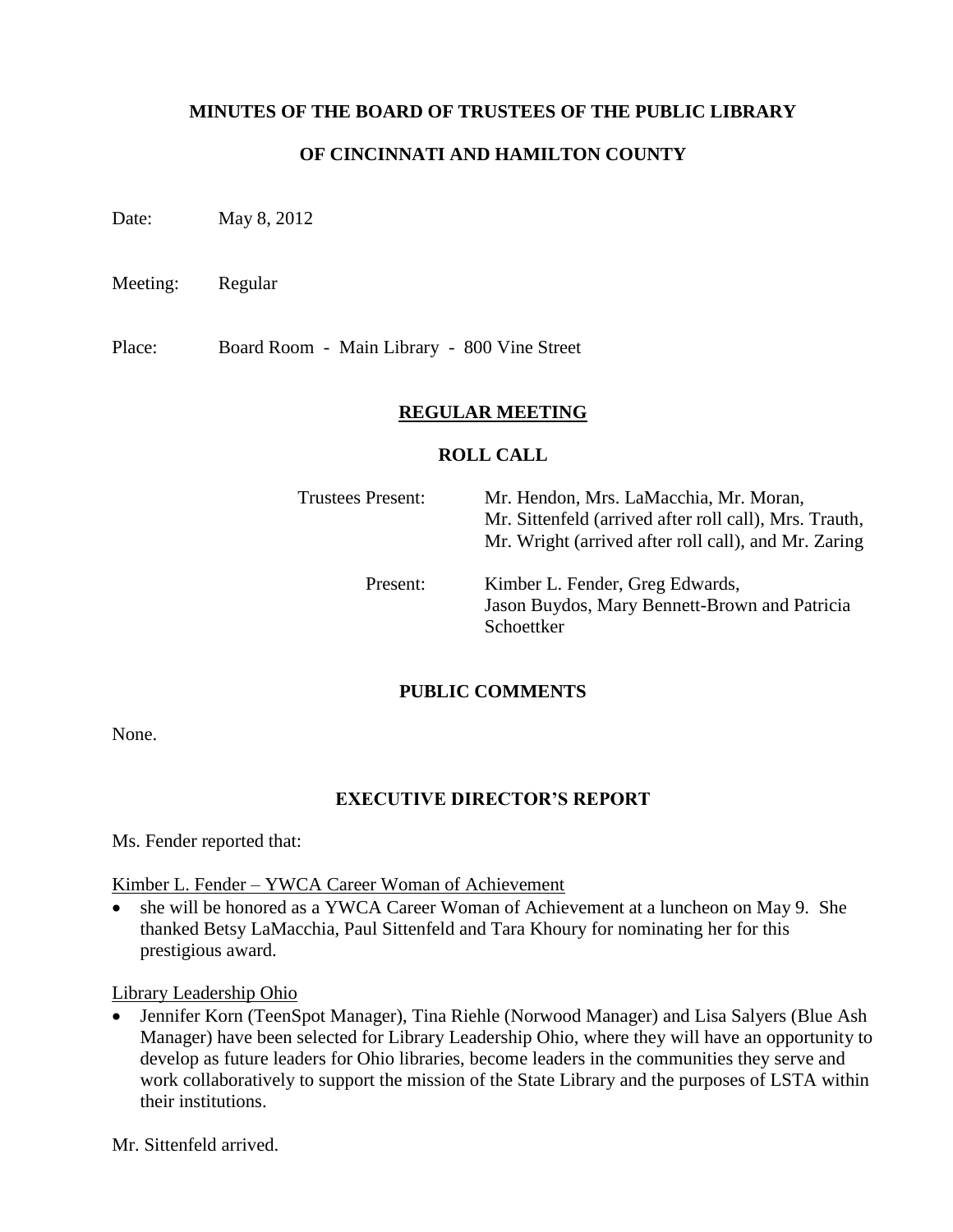Loan of Duncanson Painting to Taft Museum of Art

 the Library owns the Temple of the Sybil at Tivoli, Italy, 1870, by Robert S. Duncanson, the artist who painted the murals at the Taft Museum of Art. This painting cannot be securely displayed at the Library and has been in storage except for a brief loan to the Cincinnati Art Museum. To allow for regular display of this work and to ensure proper storage and care, the Library plans to lend it to the Taft Museum of Art.

### Art Academy of Cincinnati

 since 2000, the Library has served as the library for the Art Academy of Cincinnati. This arrangement brings students into the Main Library for research assignments and the creation of art, including Children's Learning Center mural and banners. Library staff assisted with the Art Academy's accreditation review in April.

# MVP Awards

 Randy Abner, Maintenance Mechanic, and Shawn Baccus, PC Specialist, were presented with MVP awards.

# Community Awareness Campaign

"You'll Know More" is the theme for the community awareness campaign that will get underway later this month. The campaign will utilize billboards, television, radio and online ads and, for the first time, ads on Pandora and TubeMogul. Because Burges and Burges has been able to reduce the cost of producing the advertisements, the amount of the \$200,000 budget that can go directly to paid advertising will increase from \$170,000 to \$189,861.

# Strategic Plan Update

 OrangeBoy created a dashboard of data about how our cardholders use the Library. This data can be sorted by branch and each manager has access. An email campaign will entice our Occasional users, those using the Library 3-4 times a year, to become more frequent Library visitors. We will continue new cardholder surveys over the next few months and we plan to hold our next Strategic Plan Idea Workshops over the summer.

# Louisville Free Public Library Visit

two guests from the Louisville Free Public Library visited our Library on April 23.

# ―Best Panoramic View of the Cincinnati Riverfront‖ - *CityBeat*'s Best of Cincinnati 2012

the staff of *CityBeat* magazine voted our Library's daguerreotype as the "Best Panoramic View of the Cincinnati Riverfront" in their  $16<sup>th</sup>$  annual Best of Cincinnati issue.

# SWON Awards

 twenty-five Library staff, volunteers and branches were nominated for Southwest Ohio and Neighboring Libraries (SWON) Awards in five categories. Chris Neely, a volunteer at the Mt. Washington Branch, was selected as the Volunteer of the Year. Roger Miller, Cataloging Services Manager, was honored with the Distinguished Service Award. The Avondale Branch was selected for the Library of the Year Award. Ms. Fender thanked the Friends of the Public Library for paying for each nominee to attend the award ceremony.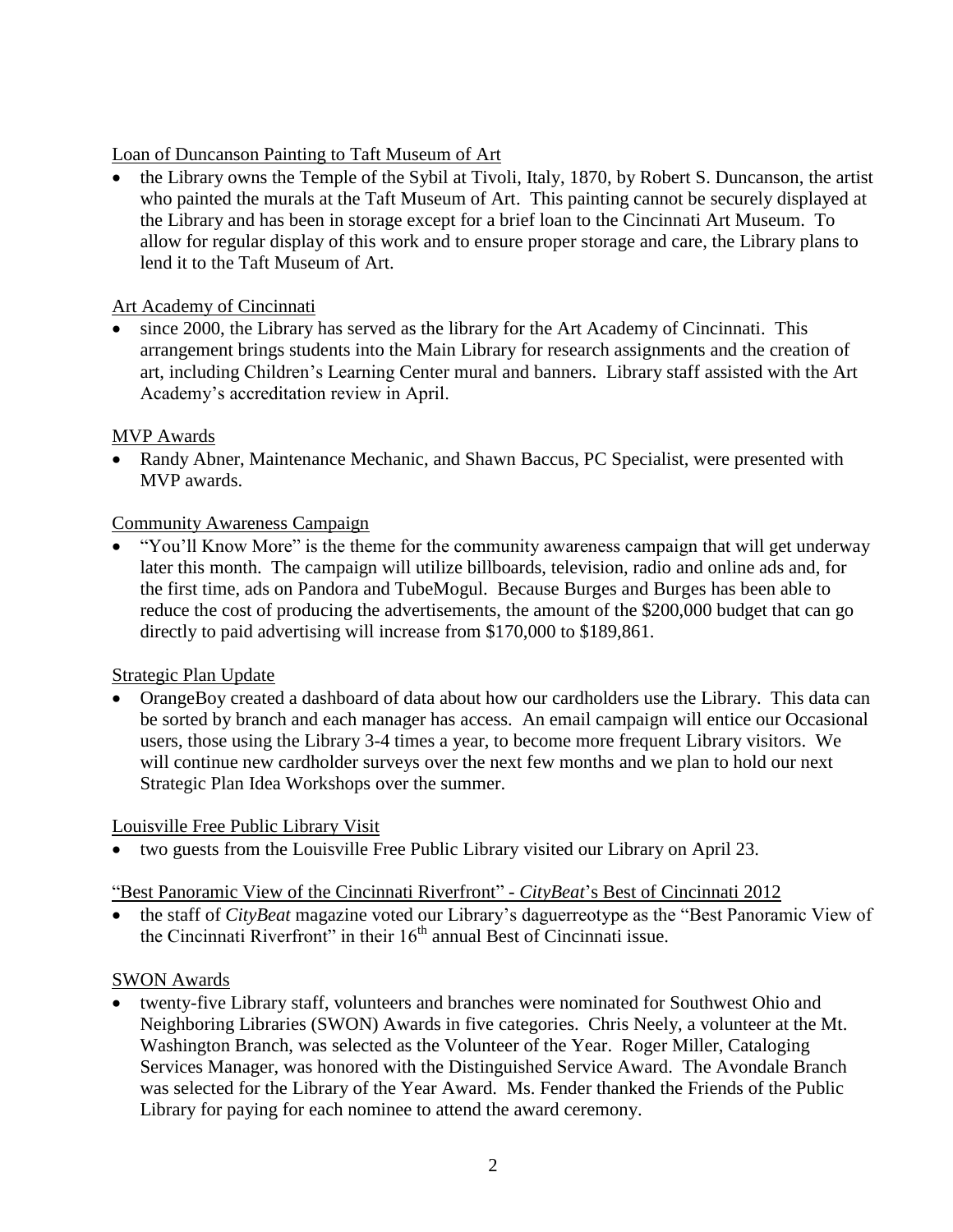Foundation Director Melissa Hendon Deters - State Library Board Appointment

• the Foundation's Executive Director, Melissa Hendon Deters, has been selected by the Ohio Board of Education to fill a vacancy on the State Library Board. Ms. Fender expressed her appreciation for Missy's willingness to take on this additional task.

# LSTA Grants: ILS/Search Ohio and AfterSchool Edge

- the Library was awarded an LSTA grant in the amount of \$33,000 to offset part of the cost of migrating to Innovative Interfaces, the new Integrated Library System (ILS), and joining Search Ohio, a consortium that will give cardholders access to materials from colleges, universities and other public libraries throughout Ohio.
- the Library was awarded a second grant in the amount of \$24,000 to purchase thirteen AfterSchool Edge Digital Learning Systems, an educational learning system for youth 6-14 years of age. The Library Foundation is funding the required \$8,240 match.

The report was received and filed.

# **FISCAL OFFICER'S REPORT**

Ms. Schoettker reported that:

# Tax Levy Funding

• local levy funding decreased with the Library's first half real estate tax settlement. The County Treasurer distributed just under \$8.3 million less deductions for fees, expenses and adjustments of about \$150,000, resulting in a net payment of \$8.1 million. In 2010 and 2011, this first half payment was \$8.9 million, about \$800,000 or 9% more than the distribution this year.

# 2011 Audit

- Balestra, Harr & Scherer, CPAs, have completed their audit of internal controls, compliance and financial statements for the year ending December 31, 2011. Final cosmetic changes are being made to the Comprehensive Annual Financial Report (CAFR) and, upon receipt of a signed audit opinion, our 2011 CAFR will be published.
- the auditor has indicated verbally that the audit disclosed no deficiencies, instances of noncompliance or misstatements and that no formal recommendations will be issued. Although Balestra, Harr & Scherer have not indicated when they could be ready for a post-audit conference, they have advised that the Board has the option of signing off on the audit without meeting in a formal post-audit conference. If the Board prefers to meet, that meeting could wait until August.

The report was received and filed.

# **FINANCE AND AUDIT COMMITTEE REPORTS**

# 2013 Operating and Capital Budget

Ms. Schoettker reminded the Board that the Library must submit its annual budget to Hamilton County.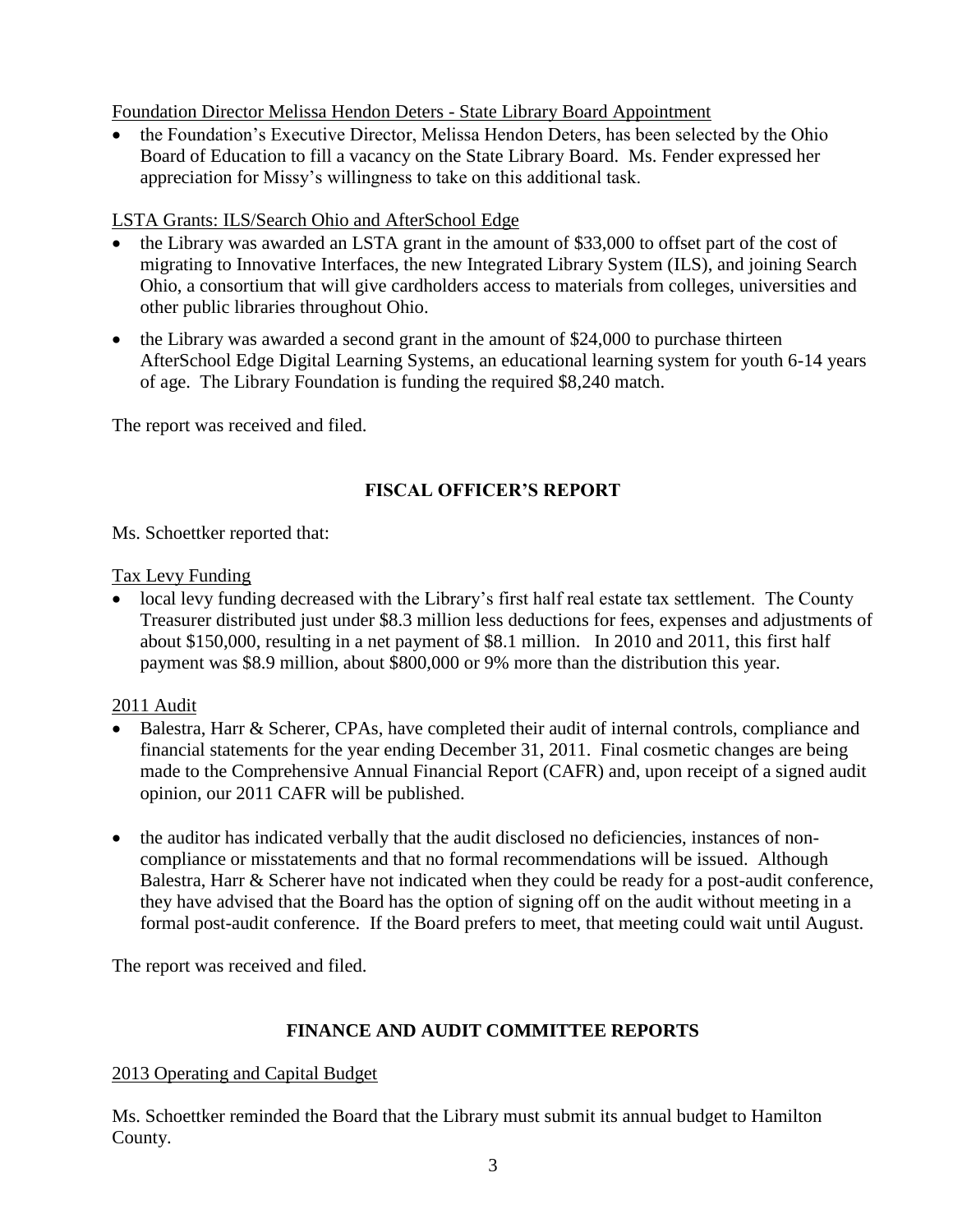#### OPERATING BUDGET

The proposed operating budget of \$55,269,800 is 3% more than 2012 appropriations. It provides allowances for increases in salary rates, employer-paid insurance benefits and other categories of expenditure.

#### CAPITAL BUDGET

At the recommendation of the Facilities Committee, the capital budget funds four projects – Ongoing Maintenance, the renovation of the Clifton (Brookline Ave) Branch and the construction of new branches in St. Bernard and Reading.

The current Building & Repair Fund balance is sufficient to fund the 3-phase Energy Retrofit project and, after a 2012 capital transfer is made, the first half of the next biennial maintenance project. The second portion of maintenance funding and the three branch projects must be included in the 2013 budget.

| <b>PROJECT</b>              | <b>COST ESTIMATE</b> |
|-----------------------------|----------------------|
| Ongoing Maintenance 2012/13 | 2,500,000            |
| <b>Clifton Branch</b>       | 3,500,000            |
| St. Bernard Branch          | 4,000,000            |
| Reading Branch              | 5,500,000            |
| <b>TOTAL</b>                | 15,500,000           |

#### **CONTINGENCIES**

The budget reserves two contingencies – a  $$1,650,000$  operating contingency (3%) in the General Fund and a \$2,000,000 capital contingency in the Building and Repair Fund.

### FUNDING – CARRYFORWARD & REQUIRED NEW FUNDING

The General Fund started the year with \$10.5 million in available funding and most of it should remain at year-end and be available for use in 2013. To fund this budget, the Library will need intergovernmental revenue totaling 59.5 million. The source of that revenue is the Public Library Fund and local property taxes. The Hamilton County Auditor's most recent estimate of property tax receipts is \$17,822,665, leaving \$41,695,985 to be funded through the PLF.

#### TOTAL BUDGET COMPARISON

The following chart compares 2012 appropriations with the 2013 Budget.

|                              | 2012 Appropriation | 2013 Budget | % Change |
|------------------------------|--------------------|-------------|----------|
| <b>Beginning Balance</b>     | 10,541,150         | 10,321,150  |          |
|                              |                    |             |          |
| Public Library Fund          | 35,533,332         | 41,695,985  | 17%      |
| Property Tax Levy            | 17,822,665         | 17,822,665  |          |
| Subtotal                     | 53,355,997         | 59,518,650  |          |
| Other Library Revenue        | 2,584,003          | 2,580,000   |          |
| <b>TOTAL RECEIPTS</b>        | 55,940,000         | 62,098,650  | 11%      |
|                              |                    |             |          |
| <b>Operating Expenditure</b> | 53,660,000         | 55,269,800  | 3%       |
| <b>Capital Transfers</b>     | 2,500,000          | 15,500,000  |          |
| TOTAL EXPENDITURE            | 56,160,000         | 70,769,800  | 26%      |
|                              |                    |             |          |
| <b>Ending Balance</b>        | 10,321,150         | 1,650,000   |          |
| Less Contingency             |                    | 1,650,000   |          |
| Available Balance            | 10,321,150         | $\theta$    |          |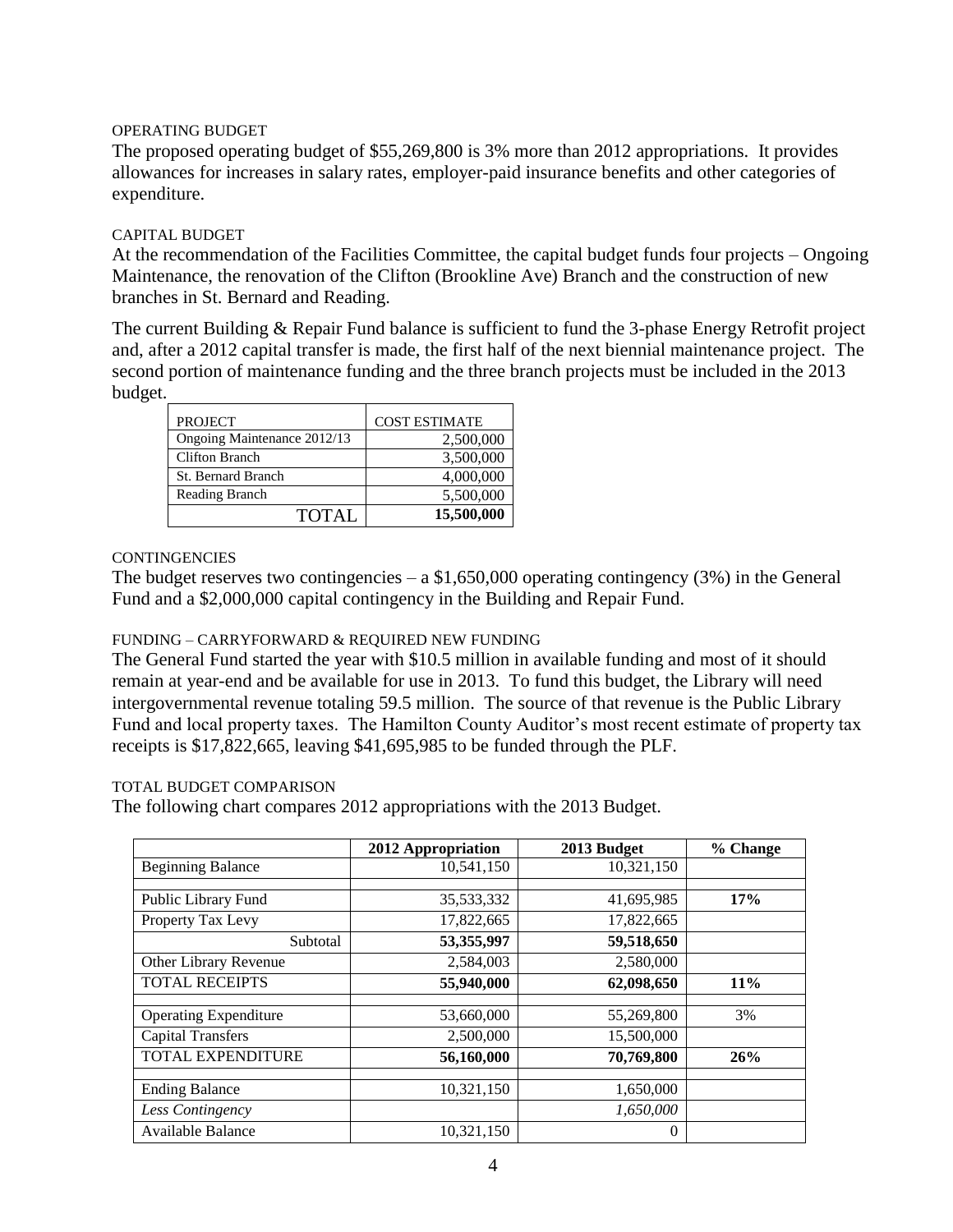Mr. Moran moved that the 2013 Operating and Capital Budget be approved as submitted. Mr. Sittenfeld seconded.

Voting for the motion: Mrs. LaMacchia, Mr. Moran, Mr. Sittenfeld, Mrs. Trauth, Mr. Zaring and Mr. Hendon … 6 ayes. The motion carried. **(15-2012)**

### **LIBRARY SERVICES AND ADMINISTRATION COMMITTEE REPORTS**

Mrs. LaMacchia reported that the Library Services and Administration Committee met on May 2. Committee Chair Elizabeth H. LaMacchia, Trustees William J. Moran and Barbara Trauth and staff members Kim Fender, Mary Bennett-Brown, Greg Edwards and Jason Buydos were in attendance.

Mrs. LaMacchia presented Committee recommendations that the Board:

### **LIBRARY SERVICES**

Library Card and Circulation Policy

- approve changes to the Library Card and Circulation Policy effective May 14, 2012:
	- a. Retain as policy residency requirements, cardholder responsibilities, materials
	- b. Move sections on card types, application process, loan periods, fines, circulation limits, placing holds, interlibrary loans, and use of electronic resources to staff guidelines.

#### **Library Card and Circulation Policy**

The Library Card and Circulation Policy governs all aspects of library cards, their use, and the circulation of materials.

Library Cards from the Public Library of Cincinnati and Hamilton County provide access to a wide variety of information and services at the Library. Library Cards remain the property of the Library and usage may be suspended if Library policies or rules of conduct are violated.

The Library has numerous card types that are free to applicants of any age who meet any of the following criteria:

- Are a resident of the State of Ohio
- Are associated with a member of an Ohio regional library system as a cardholder from a member library
- Are a staff member of the Public Library of Cincinnati and Hamilton County
- Are a temporary/transitional resident of Hamilton County

Individuals who do not meet the criteria outlined above may purchase a Library Card at the price established in the Library's Table of Fines and Fees.

#### *Cardholder Responsibilities*

Library cardholders are responsible for all activities surrounding the use of their cards, including:

 Materials checked out on library cards, including those checked out up to the point a card is reported lost or stolen. Parents/legal guardians are responsible for guiding the selection of materials by their children under the age of 18 and assume responsibility for use of cards for children under the age of 18.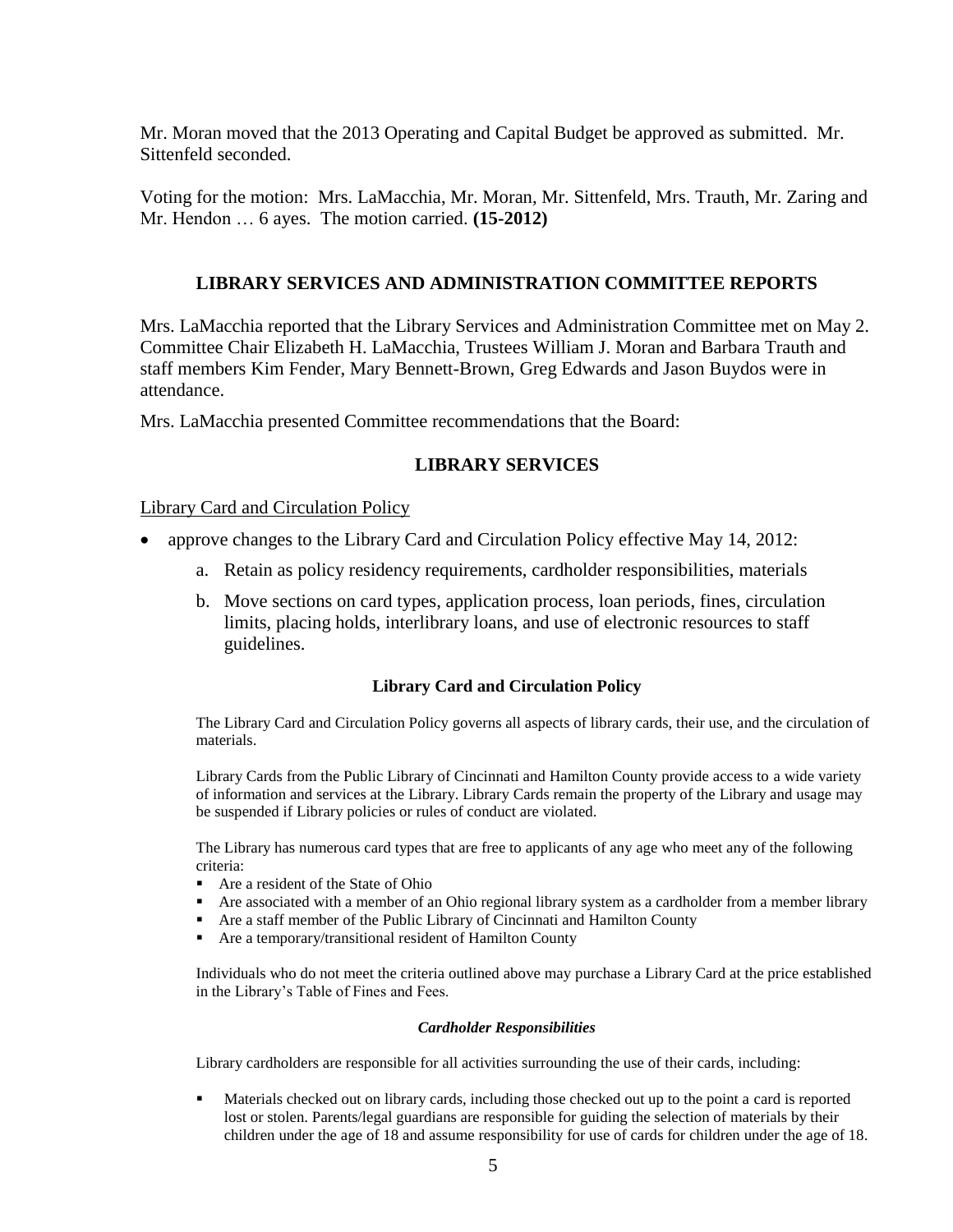- Payment of fines and fees*.* Parents or legal guardians assume responsibility for fines and fees that accumulate on the cards of children under the age of 18.
- Returning materials in good condition. A charge may be assessed *for lost* or damaged materials, up to the cost of the item if *lost or* damaged beyond repair. Customers may provide a replacement copy in lieu of payment for lost items with the approval of Library staff. Failure to pay for lost or damaged items will result in restricted borrowing privileges.

Loan periods and limits vary according to material format.

#### *Materials Recovery*

Accounts of customers with overdue materials may be referred to a materials recovery service. A late fee, established in the Table of Fines & Fees, is applied to any account turned over to a collection agency for recovery.

#### *Retention and Confidentiality of Customer Information*

Library card information and customer circulation records are considered confidential as outlined in the Library's *Confidentiality of Library Patron Record Information* and *Records Retention* Policies.

Effective: May 14, 2012

### **ADMINISTRATION**

#### Wage and Salary Policy

• approve a revised Wage and Salary Policy effective January 1, 2013 to transition from a grade and step salary schedule to a pay range scale.

#### **Wage and Salary Policy**

The Public Library is committed to establishing wages and salaries that are competitive with other employers in the marketplace in a way that will be motivational, fair and equitable, and managed within the boundaries of our operating budget. It is the Library's policy to "pay for performance" and ensure that employees receive the salary recognition they deserve based on their contribution to the organization. Staff salaries are influenced by job scope, external comparability, internal worth and overall performance.

We are committed to providing a total compensation package that enables us to attract and retain highly skilled and talented employees. A competitive total compensation package includes an effective salary administration program and a comprehensive benefits plan.

Effective: January 1, 2013

#### 2013 Pay Scale

approve the following new pay scale effective January 1, 2013.

|               | PROPOSED 2013 PAY SCALE |                 |                | <b>PROPOSED 2013 HOURLY RATES</b> |                |                 |    |
|---------------|-------------------------|-----------------|----------------|-----------------------------------|----------------|-----------------|----|
| <b>Grades</b> | <b>Minimum</b>          | <b>Midpoint</b> | <b>Maximum</b> | <b>Grades</b>                     | <b>Minimum</b> | <b>Midpoint</b> | Ma |
| G             | \$86,236.80             | \$107,806.40    | \$129,355.20   | G                                 | \$41.46        | \$51.83         |    |
| н             | \$76,003.20             | \$94,993.60     | \$114,004.80   | H                                 | \$36.54        | \$45.67         |    |
|               | \$66,809.60             | \$83,699.20     | \$100,193.60   |                                   | \$32.12        | \$40.24         |    |
|               | \$58,697.60             | \$73,694.40     | \$88,108.80    |                                   | \$28.22        | \$35.43         |    |
| Κ             | \$51,604.80             | \$64,896.00     | \$77,396.80    | K                                 | \$24.81        | \$31.20         |    |
|               | \$45,406.40             | \$57,200.00     | \$68,099.20    |                                   | \$21.83        | \$27.50         |    |
| M             | \$39,894.40             | \$50,398.40     | \$59,800.00    | M                                 | \$19.18        | \$24.23         |    |
| N             | \$35,110.40             | \$44,408.00     | \$52,603.20    | N                                 | \$16.88        | \$21.35         |    |
|               | \$30,804.80             | \$39.104.00     | \$46.196.80    |                                   | \$14.81        | \$18.80         |    |

| <b>PROPOSED 2013 PAY SCALE</b> |                |                 | <b>PROPOSED 2013 HOURLY RATES</b> |               |                |                 |                |
|--------------------------------|----------------|-----------------|-----------------------------------|---------------|----------------|-----------------|----------------|
| <b>Grades</b>                  | <b>Minimum</b> | <b>Midpoint</b> | <b>Maximum</b>                    | <b>Grades</b> | <b>Minimum</b> | <b>Midpoint</b> | <b>Maximum</b> |
| G                              | \$86,236.80    | \$107,806.40    | \$129,355.20                      | G             | \$41.46        | \$51.83         | \$62.19        |
| H                              | \$76,003.20    | \$94,993.60     | \$114,004.80                      | н             | \$36.54        | \$45.67         | \$54.81        |
|                                | \$66,809.60    | \$83,699.20     | \$100,193.60                      |               | \$32.12        | \$40.24         | \$48.17        |
|                                | \$58,697.60    | \$73,694.40     | \$88,108.80                       |               | \$28.22        | \$35.43         | \$42.36        |
| κ                              | \$51,604.80    | \$64,896.00     | \$77,396.80                       | Κ             | \$24.81        | \$31.20         | \$37.21        |
|                                | \$45,406.40    | \$57,200.00     | \$68,099.20                       |               | \$21.83        | \$27.50         | \$32.74        |
| M                              | \$39,894.40    | \$50,398.40     | \$59,800.00                       | M             | \$19.18        | \$24.23         | \$28.75        |
| N                              | \$35,110.40    | \$44,408.00     | \$52,603.20                       | N             | \$16.88        | \$21.35         | \$25.29        |
|                                | \$30,804.80    | \$39,104.00     | \$46,196.80                       | O             | \$14.81        | \$18.80         | \$22.21        |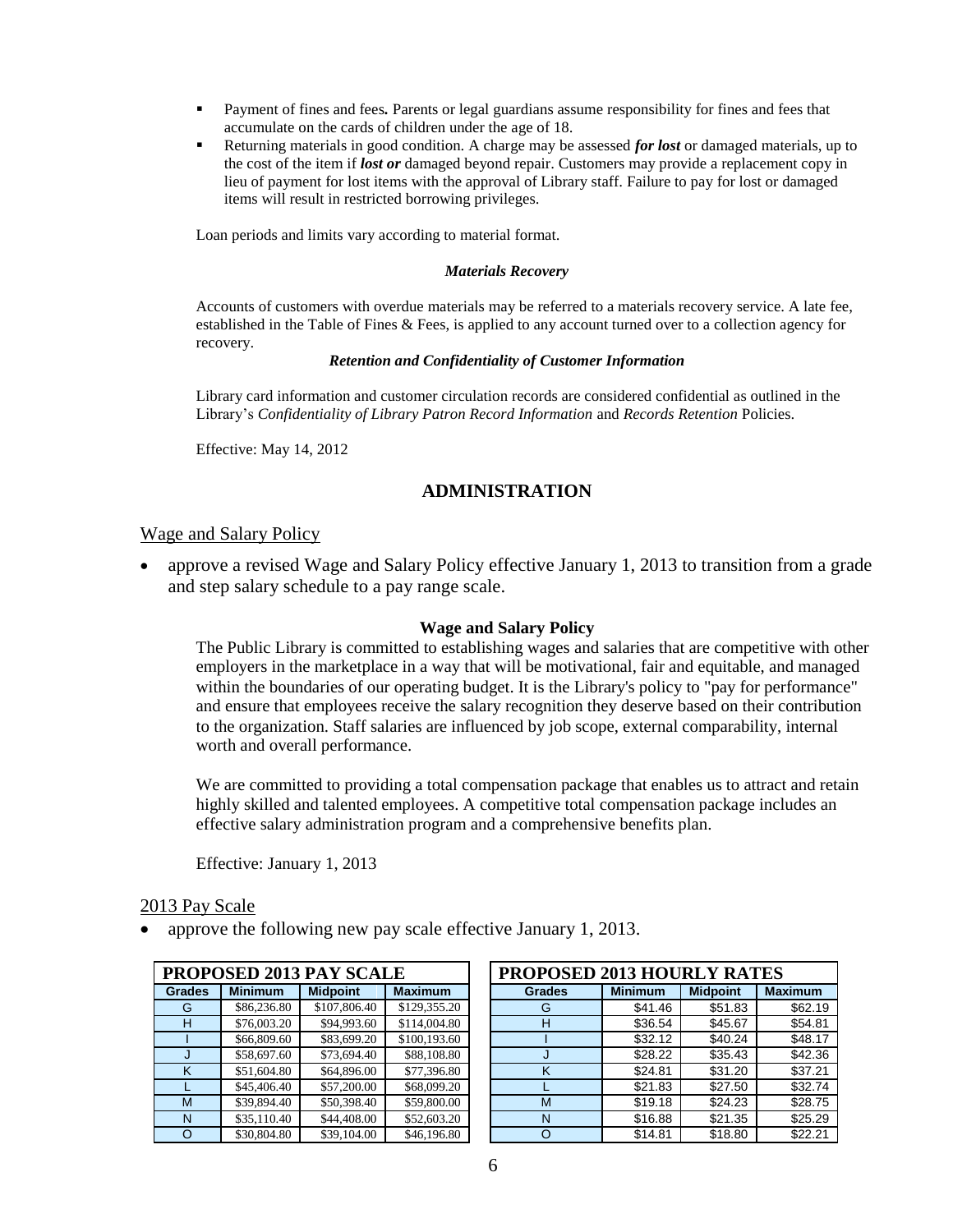| \$27,102.40 | \$34,403.20 | \$40,601.60 |   | \$13.03 | \$16.54 | \$19.52 |
|-------------|-------------|-------------|---|---------|---------|---------|
| \$23,795.20 | \$30,305.60 | \$35,692.80 | ◡ | \$11.44 | \$14.57 | \$17.16 |
| \$20,904.00 | \$26,707.20 | \$31,408.00 |   | \$10.05 | \$12.84 | \$15.10 |
| \$18,408.00 | \$23,504.00 | \$27,601.60 |   | \$8.85  | \$11.30 | \$13.27 |

- If a staff member is in a job that is currently paid below market, their pay will increase to be within the appropriate range for their position and they will be eligible for a merit raise at their next review. About 109 staff members, at a cost of approximately \$100,000, will see their pay increase.
- If a staff member is in a job that is currently paid above market, they will be red-circled and will receive no raises until their pay falls within the pay range for their position. This is the current process for staff that is topped out at the current salary schedule. We are not recommending salary cuts for any staff as part of the implementation of the new pay scale in 2013.
- If a staff member is currently in a job that is paid within the pay range for their position they will be eligible for a merit raise at their next review.

### Core Group Benefits – Medical and Dental Insurance

- continue to offer the current three plans (HMO, PPO and HDHP/HSA) from August December 2012 at the same employer/employee contribution rates.
- beginning in January 2013, offer only an HDHP/HSA plan with an employee contribution rate of 16% and provide a Library contribution of 25% of the deductible.
- change the dental insurance provider to MetLife and increase the premium share to a 65%/35% employer/employee premium split.

| <b>Medical Plans - Employee Contribution</b><br>per pay period | <b>HMO</b><br>17.5% | <b>PPO</b><br>17.5% | <b>HDHP/HSA</b><br>12.5% | HDHP/HSA<br><b>Only 2013</b><br>16% |
|----------------------------------------------------------------|---------------------|---------------------|--------------------------|-------------------------------------|
| Single                                                         | \$48.85             | \$52.69             | \$30.92                  | \$37.20                             |
| Employee/Spouse                                                | \$102.67            | \$110.76            | \$64.99                  | \$78.19                             |
| Employee/Child                                                 | \$92.86             | \$100.17            | \$58.77                  | \$70.71                             |
| Family                                                         | \$142.15            | \$153.34            | \$89.97                  | \$108.25                            |

| Dental Plan – Employee Contribution per pay period | 35%     |
|----------------------------------------------------|---------|
| Single                                             | \$4.    |
| Employee/Spouse                                    | \$11.22 |
| Employee/Child                                     | \$10.26 |
| Family                                             | \$17.7  |

Mrs. LaMacchia moved that the recommended changes to the Library Card and Circulation and Wage and Salary Policies, the new 2013 Pay Scale and the recommendations regarding Core Group Benefits be approved as submitted. Mr. Moran seconded.

Voting for the motion: Mrs. LaMacchia, Mr. Moran, Mr. Sittenfeld, Mrs. Trauth, Mr. Zaring and Mr. Hendon … 6 ayes. The motion carried. **(16-2011)**

### **LIBRARY SERVICES**

Mrs. LaMacchia reported that: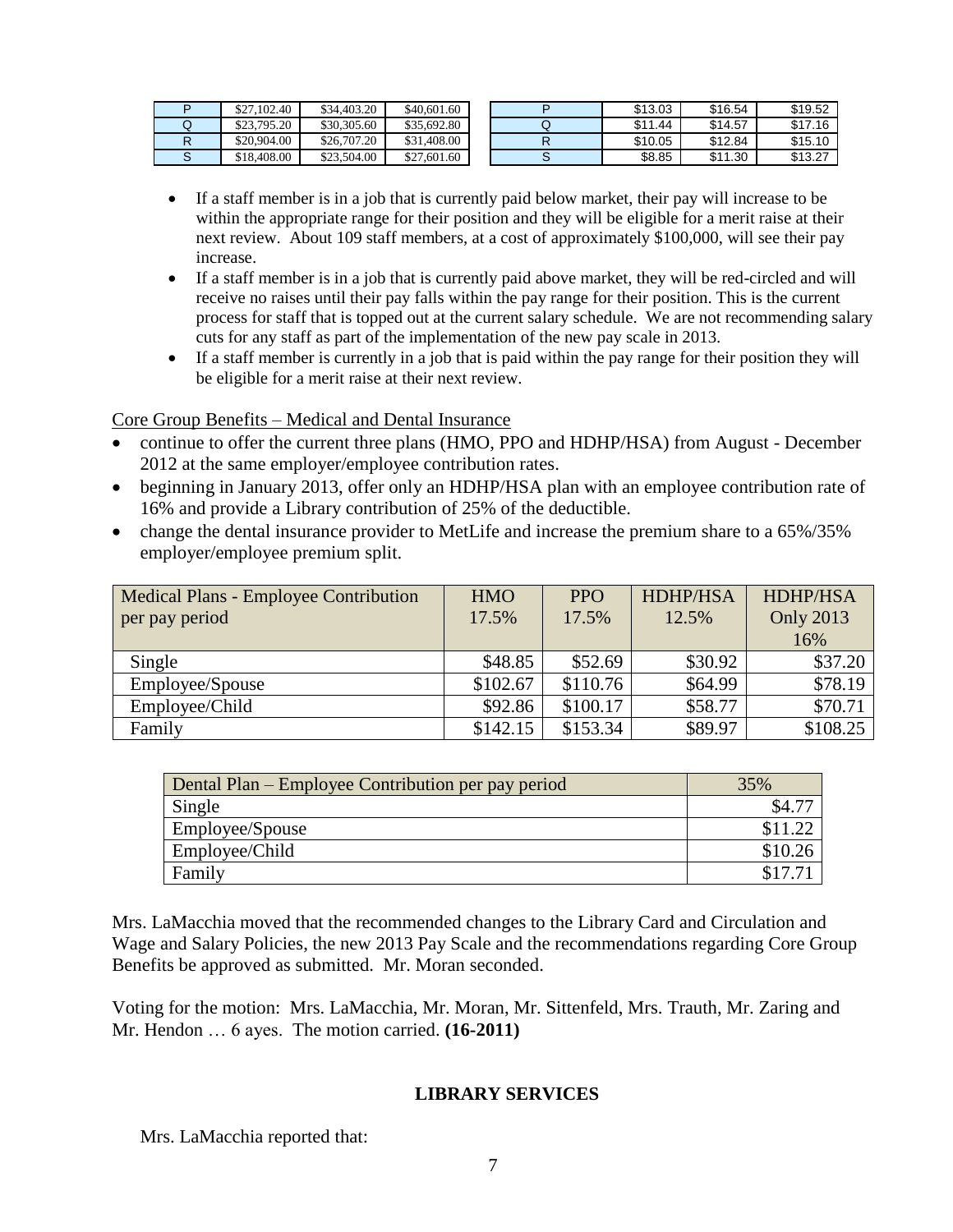### Hyde Park Century

• the Library began serving the Hyde Park community in 1899 with a drugstore delivery station. On August 5, 1912, the Hyde Park Branch opened with funds donated by Andrew Carnegie. An expansion and renovation project in 1970 added a fish pond, indoor garden and a statue in the Children's Terrace in memory of Laura McJoynt Nolan. In 1978, the Heekin family commissioned the hand-painted mural "A Children's Party in a Forest" by Michael Scott in memory of Albert E. Heekin, Jr. A centennial celebration will take place at the branch on August 4. Formal remarks are planned from Library and community leaders and author Mary Ellen Armentrout will make a presentation on the history of Carnegie Libraries.

### Mr. Wright arrived.

### Grab & Go Displays

 data shows that many customers come in, pick up their holds, check out and leave without browsing our collections. Grab  $& Go$ , a system-wide branding of library materials at the holds shelf, brings easy browsing to the point of pick-up for holds customers. Grab & Go displays of high interest items in excellent condition will be constantly refreshed to retain their appeal and inspire our holds customers at every branch to Grab and Go with something extra.

### Brain Camp

 Summer Brain Camp will be offered again at the Main Library in Homework Central and mini Brain Camps will be held at nine branch locations. Brain Camp focuses on retaining, reinforcing and enhancing children's academic abilities. Over 600 students took part last year. The themes this year are: Making Music, Amazing Animals, Horrible History, CSI, Olympic Games, Magical Mystery Tour, It's a Jungle Out There and The Great Book Adventure.

### Ohio Benefit Bank

Mr. Edwards reported that, as of May 1, the Library is a self-serve site for the Ohio Benefit Bank (OBB), an Internet-based, counselor assisted service that connects low and moderate income families to tax credits and work support. The Ohio Benefit Bank is supported through a publicprivate partnership between the State of Ohio, the Ohio Association of Second Harvest Foodbanks (OASHF), Ohio's foodbanks and over 1,100 nonprofit, governmental and private partners. A link on the Library's home page connects those in need with the OBB links.

### Complimentary Card

Mrs. LaMacchia reported that the Library will add a new card type – a Complimentary Card – providing visitors to the Cincinnati area access to the Internet, use of the Library's subscription databases and the ability to check out downloadable books and music. The initial launch will coincide with the World Choir Games and each of the 16,000 World Choir Games visitor packets will contain a flyer advertising the Library along with a Complimentary Card number and PIN. The card will be activated for a period of three weeks and deleted at the end of July.

Long-term, the Complimentary Card will serve as a marketing tool, promoting Library resources and services to non-cardholders, with the goal of transitioning Complimentary cardholders to a permanent card type.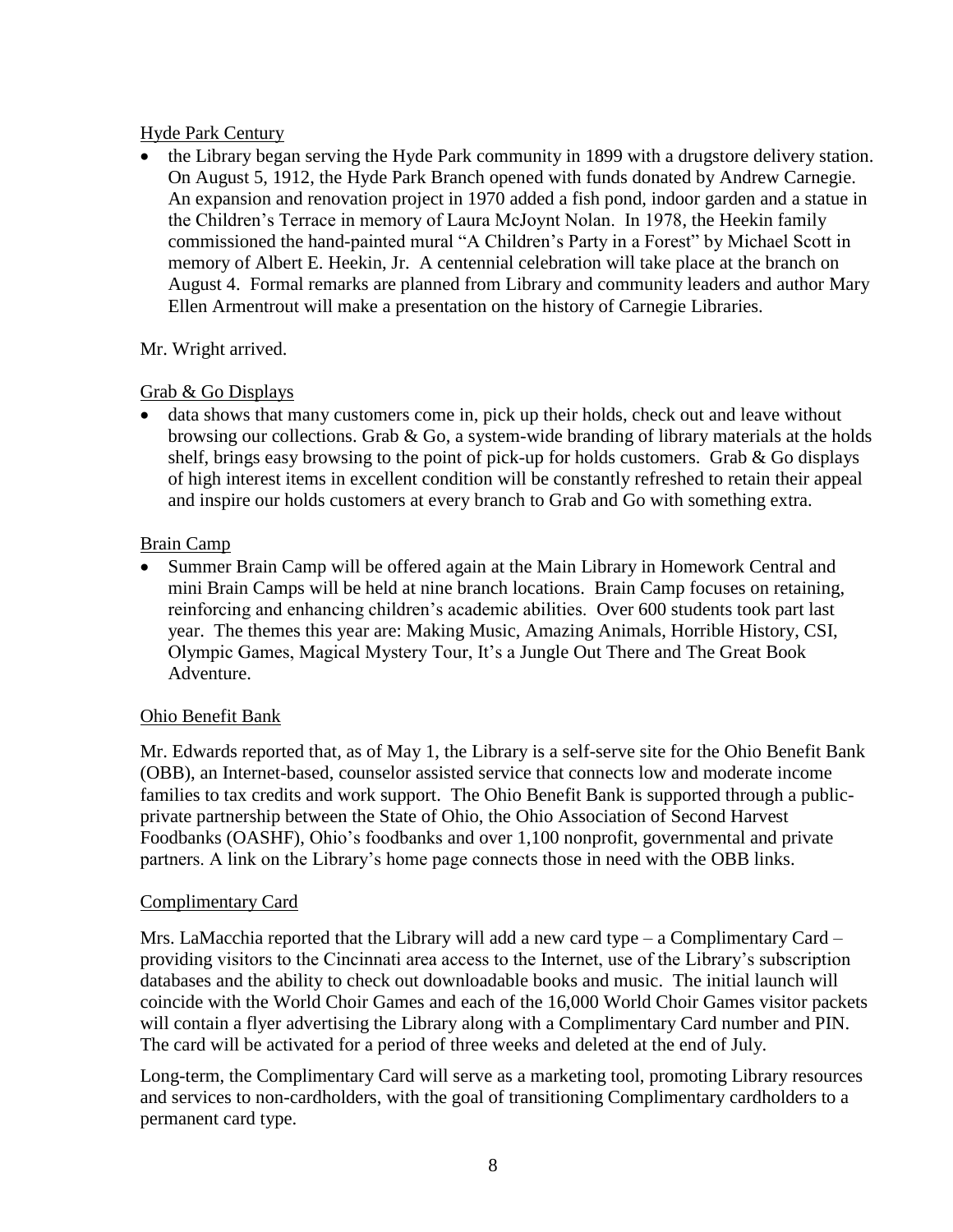# Rdio

Mr. Edwards reported that Rdio, a new downloadable music service, will launch in early May. Rdio is an online service that customers can use to create playlists of music to access on any computer, mobile device or smart phone. A "do u rdio?" campaign will be launched to promote this new service.

# Mrs. LaMacchia reported that:

### Hot Authors

• the Library's Hot Authors service include eight additional bestselling authors: Kelley Armstrong, Jennifer Chiaverini, Ted Dekker, Christine Feehan, Elin Hilderbrand, Sherrilyn Kenyon, Brad Thor and Adriana Trigiani. Customers can now add their name to a holds list for novels from almost one hundred favorite fiction writers. Over 65,000 holds are placed annually through Hot Authors.

# Playway Views Beta Site

 based on the popularity of Playaway audiobooks and Playaway Views for children, the Library will serve as a beta site for Findaway World on a trial for Playaway Views for adults. Slightly larger than phones, Views are easy-to-use video screens with pre-loaded content such as travel shows, DIY, documentaries, classic TV and classic movies.

# One Click Ap

• One Click, one of the Library's newest downloadable audiobook services, recently launched an app for IPhone, IPad and IPod Touch. Library customers can now download audiobooks directly to their mobile device without downloading first to their computers.

### Smart Investing @ Your Library Grant

 the Library is applying for a grant jointly sponsored by the American Library Association (ALA) and The Financial Industry Regulatory Authority (FINRA) Investor Education Foundation to provide a series of programs for post-secondary students on budgeting and personal finance. There is no required match by the Library for the grant.

### Learning Lab Grant

 a grant application is being submitted to the Institute of Museum and Library Services (IMLS) to develop a learning lab for teens in the Main Library's TeenSpot that would offer young people opportunities to enhance  $21<sup>st</sup>$  century skills with particular focus on media literacy, creativity and innovation, and cross-disciplinary thinking.

# **ADMINISTRATION**

Mrs. LaMacchia reported that:

### Internal Certification Program

 a set of core competencies have been developed for public service staff. A project team is developing a continuous learning culture to give staff additional credibility and ensure that the information is impactful and relevant for public service.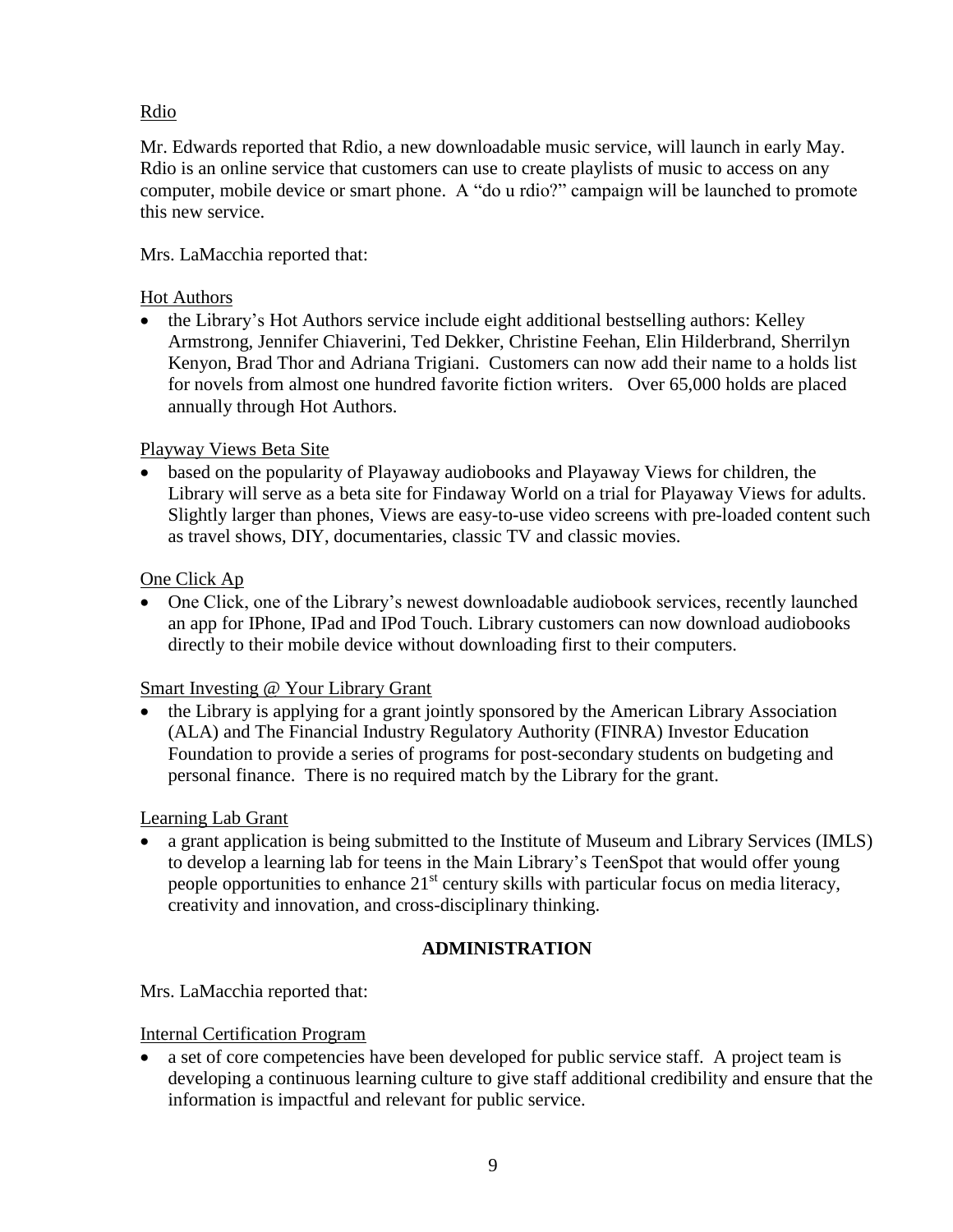Volunteer Recognition Brunch

• on May 24 at the Sharonville Branch, we will take time to celebrate our volunteers, who from January 2011 through March 2012 gave the Library a total of 16,387 hours. According to the Independent Sector (a group of charitable foundations), the dollar value for volunteer service is \$20.25 per hour, which translated into \$331,836 from our volunteers.

The report was received and filed.

### **FACILITIES COMMITTEE REPORT**

Mr. Moran reported that the Facilities Committee met on May 2. Committee Chair William J. Moran and Trustee Elizabeth H. LaMacchia were present. Trustee Ross Wright participated via telephone. Library staff members Kim Fender and Jason Buydos were also in attendance.

Mr. Moran presented Committee recommendations that the Board:

### Capital Planning

- approve the priority order for the capital projects in the 2013 budget:
	- 1. Ongoing Maintenance
	- 2. Clifton Branch Library Project
	- 3. St. Bernard Branch Library Project
	- 4. Reading Branch Library Project

This prioritization makes three changes from previous budgets:

- Additional parking at Westwood has been removed because it is not needed. The Library's property at this site will be listed for sale after being offered at the appraised value to the resident tenant.
- The new branch in Woodlawn has been removed; the Library will test this site for a new type of service.
- Funding for the new Clifton Branch is included.

### Westwood Annex/Wullenweber Property

 extend the Contract for Purchase with the Westwood Community Urban Redevelopment Corporation (WESTCURC) to August 1, 2012. Representatives from WESTCURC have assured the Library that the City of Cincinnati grant funding the \$340,000 purchase has been approved. The City has been granted access to the building to conduct environmental testing. All other terms and conditions of the sale, approved in March, remain the same.

### Lease Agreements

### *Deer Park Branch*

 approve a new three-year lease (with terms consistent with the Library's standard lease) with Paran Management Company for the Deer Park Branch at a rate of \$4,361.56/month for the first 12 months, \$4,447.08/month for the next 12 months and \$4,532.60/month for the last 12 months, including a termination clause that allows the Library to terminate after the  $18<sup>th</sup>$  month with 6 months notice.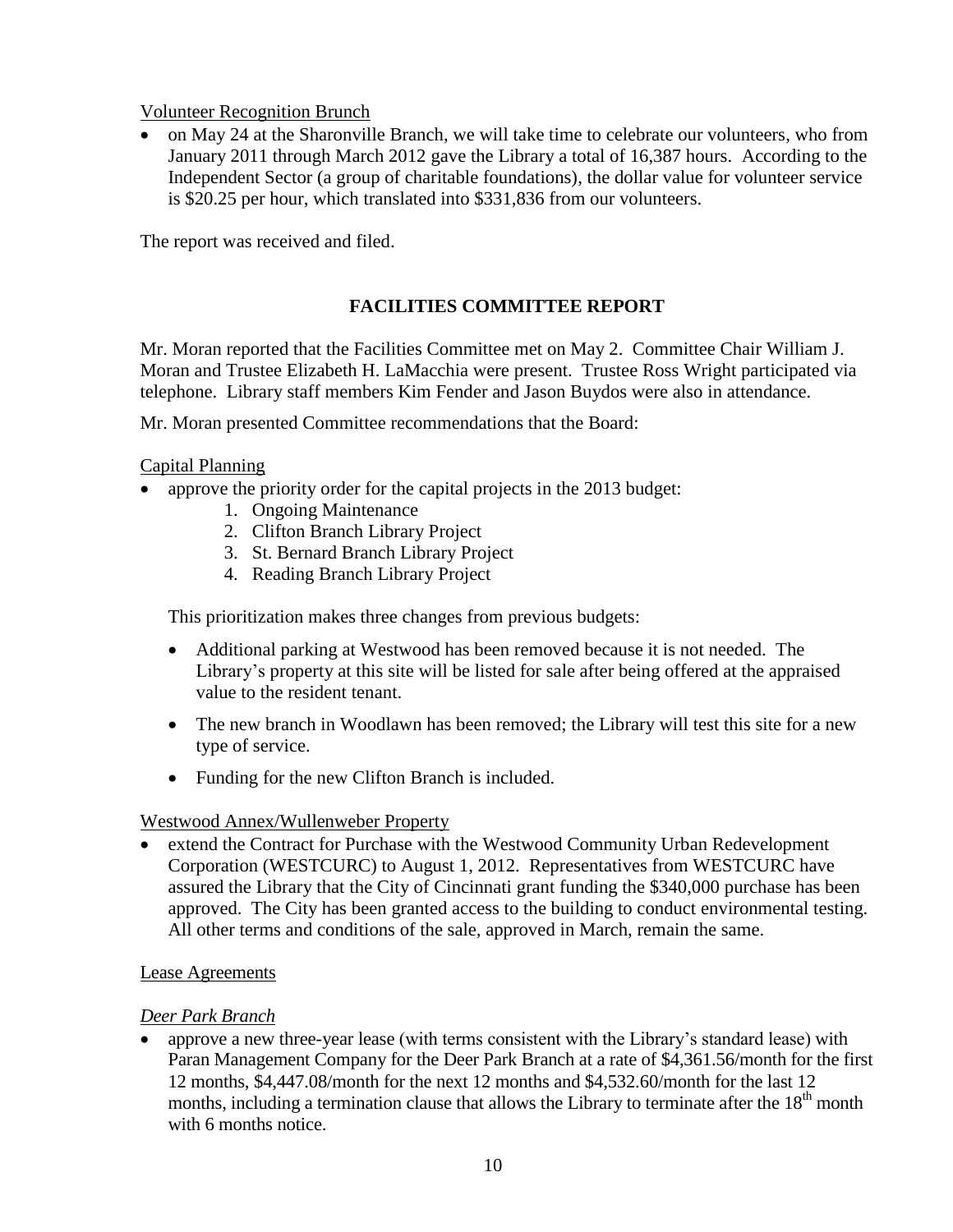#### *Reading Branch*

 approve a three-year lease with Peak Properties for the Reading Branch at a rate of \$1,550/month for the first 24 months and \$1,650/month for months 25-36, including a 90 day termination clause after the first 12 months.

#### 2012 Energy Retrofit Project

#### *Phase One Contracts*

- authorize the Executive Director to:
	- 1. Establish a project budget that includes a contingency of 10% of contract amounts.
	- 2. Approve change orders (to be reported for Board confirmation) within the project budget and execute Certificates of Substantial Completion.

Mr. Moran noted that the contracts for Phase One of the Energy Retrofit Project could not be bid in April as planned, the result of a delay by the project engineer. Bids are now due on May 8. As the engineer further defined the work, changes were made in the trade contract estimates, resulting in a revised bid advertisement:

#### **ADVERTISEMENT FOR BIDS**

Sealed bids will be received by the Board of Trustees of the Public Library of Cincinnati and Hamilton County at the Third Floor Administrative Offices of the Main Public Library, 800 Vine St., Cincinnati, Ohio 45202, until 12:00 noon, local time, Tuesday May 8, 2012 for furnishing of labor, materials, equipment, services and supervision necessary to complete the project titled:

#### 2012 – ENERGY RETROFIT PROJECT – PHASE 1

Proposals shall be in accordance with the Contract Documents prepared by Building Intelligence Group LLC, 5304 Barry Lane, St. Paul, MN USA 55110-5808, phone (651) 204-0105. Bids received after the stated deadline will not be accepted. Bids by facsimile transmission will not be accepted. Proposals will be publicly opened and read aloud. All interested parties are invited to attend.

Individual lump sum bids for trade contracts TC-01 and TC-02 are requested. The estimate for each contract is:

| Total \$600,950.00 |
|--------------------|

The summary of work for the proposal in TC-01 is:

Upgrading existing T12 light fixtures to T8 lamps and magnetic ballasts; recycling old materials; installing and commissioning occupancy sensors, and daylight harvesting controls.

The Summary of Work for the Proposal in TC-02 is:

Re-commissioning and repairs to existing control systems and mechanical equipment including chillers, air handlers, VAV boxes, boilers and pumps; installation of a new gas service, condensing gas boiler, pumps and accessories; inspection and repair of steam traps; insulation and venting of condensate return tank.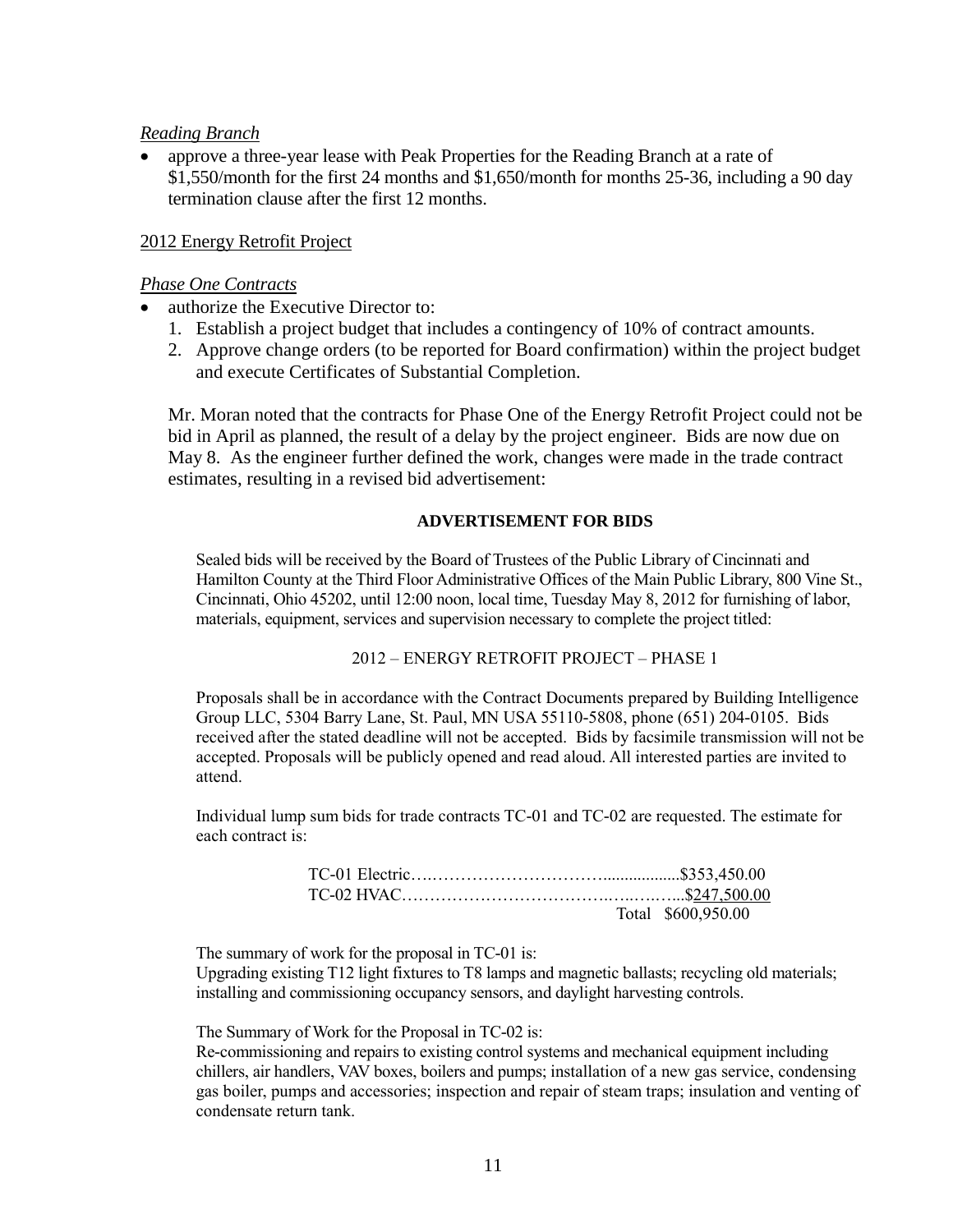Starting Monday April 30, 2012, bidders may purchase Contract Documents (full sets only) at the cost of reproduction from ARC Reprographics, 2863 Sharon Road, Cincinnati, Ohio, 45241, (513) 326- 2300.

A pre-bid meeting will be held at the Main Library, 800 Vine Street Cincinnati, Ohio, 45202 on Tuesday May 1, 2012, at 1:00 p.m.

Bidders shall submit with their bid a bid guaranty in the form of either (1) a combined bid guaranty and contract bond for the full amount of the bid or (2) a certified check, cashier's check drawn on a solvent bank or irrevocable letter of credit in the sum of ten percent (10%) of the bid amount, including base bid and alternates, as bid security. The bid guaranty shall be in strict compliance with Sections 153.54, 153.57, 153.571, as applicable. The Bidder to whom the contract is awarded will be required to furnish a contract bond in the sum equal to 100% of the proposal.

Bidders shall comply with the Prevailing Rates on public improvements in Hamilton County, Ohio as ascertained and determined by the Ohio Dept of Commerce Bureau of Labor & Worker Safety as provided in Section 4115 of the Revised Code of Ohio.

Submitted bids shall not be withdrawn for a period of sixty days following the date of the bid opening. The Owner will award contracts to the lowest responsible bidders.

The Board of Trustees of the Public Library of Cincinnati and Hamilton County reserves the right to reject any or all bids and to waive informalities in bidding.

By Order of: The Board of Trustees of the Public Library of Cincinnati and Hamilton County, Ohio

#### *Phase 2 Engineer*

- rank the three Statements of Qualification received from firms interested in providing engineering services for Phase 2 of the Energy Retrofit Project:
	- 1. Building Intelligence
	- 2. KLH Engineers
	- 3. Heapy Engineering
- authorize negotiation of a contract with Building Intelligence as the firm most qualified.

Coffee Shop Space

• authorize the Executive Director to select a tenant to operate the Library's coffee shop and negotiate the lease. The shop will become vacant on May 19 when the lease with the current tenant expires.

### New Clifton Branch Project

Mr. Moran presented a summary report to date of the funds raised through donations and the costs for the Brookline property.

Mr. Moran moved that the Board approve the Facilities Committee Report as submitted, including capital priorities, extension of contract with WESTCURC, two branch leases, 2012 Energy Retrofit project and coffee shop lease …. Mrs. LaMacchia seconded.

Voting for the motion: Mrs. LaMacchia, Mr. Moran, Mr. Sittenfeld, Mrs. Trauth, Mr. Wright, Mr. Zaring and Mr. Hendon … 7 ayes. The motion carried. **(17-2011)**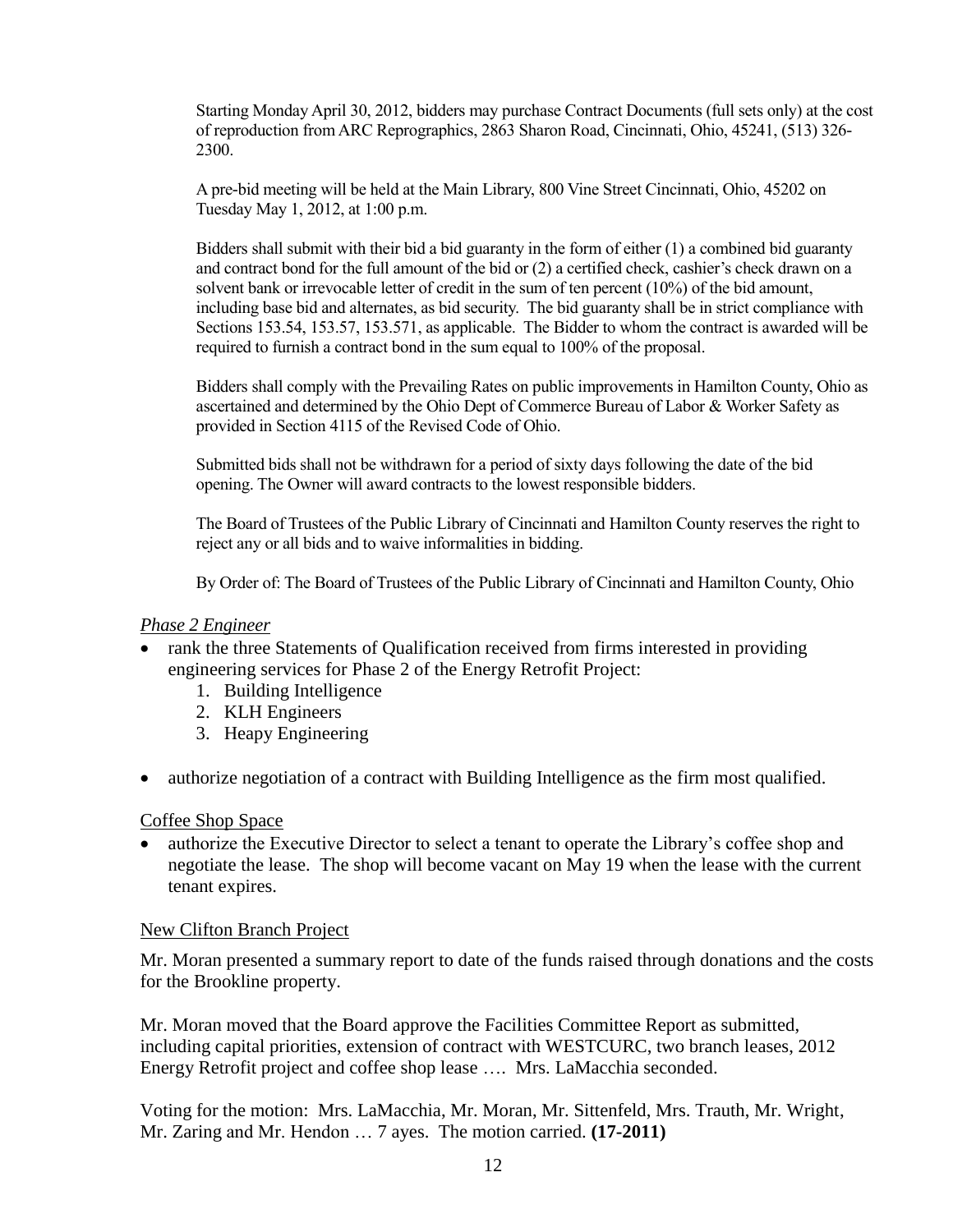# **DEVELOPMENT COMMITTEE REPORT**

Mrs. Trauth reported that:

### The Library

- the Clifton Senior Center donated \$15,000 in support of the new Clifton Branch project. An article on the project's progress was included in the *Clifton Chronicle*.
- invitations have been sent for a reception and tour of the Cox Mansion on May 10 and the house will be featured on the Clifton House Tour on May 13.

### Library Foundation

- the Library Foundation Board met on April 25.
- during National Library Week, April 8-14, "I Love My Library" notes were displayed at Library locations for a \$1 donation, "We Love Our Library" window decals for a \$5 donation. These expressions of support netted the Foundation \$550.
- the Foundation promoted the Barnes and Noble Bookfair April 21-22 and received 10% cash back when a buyer mentioned the Library or showed his or her library card. The Foundation netted \$1,000 from the event.
- 50 Riverdeck Pavilion tickets to the April 29 Reds game, generously donated by Cincinnati Bell, were sold within 24 hours. The event netted the Foundation \$2,000.
- a special fundraising reception with Erik Larson, bestselling author of three *New York Times* bestsellers, was hosted by the Foundation on May 5.
- invitations have been sent for the Foundation's Donor Recognition event to be held May 24.
- to help celebrate the Hyde Park Branch  $100<sup>th</sup>$  Anniversary on August 4, commemorative personalized bricks for the entrance walkway can be purchased for \$125 from the Foundation.

### Friends of the Public Library

- the Friends Annual and Quarterly meetings are scheduled for May 11 at the Friends' Warehouse.
- the Friends sale at the Clifton Cultural Arts Center March 14-17 netted \$5,500 and these proceeds were contributed to the new Clifton Branch project.
- the Friends book sale at the Sharonville Branch April 19-21 netted \$5,146.
- $\bullet$  the 40<sup>th</sup> Annual Downtown Sale will be held by the Friends at the Main Library from Sunday June 3 through Friday June 8.

### Anderson Township Library Association

• the Anderson Township Library Association will hold its annual Used Book Sale from June 22 – 24 at the Nagel Middle School. This is the group's largest fundraiser and generates support for the Anderson Township and Mt. Washington Branch libraries.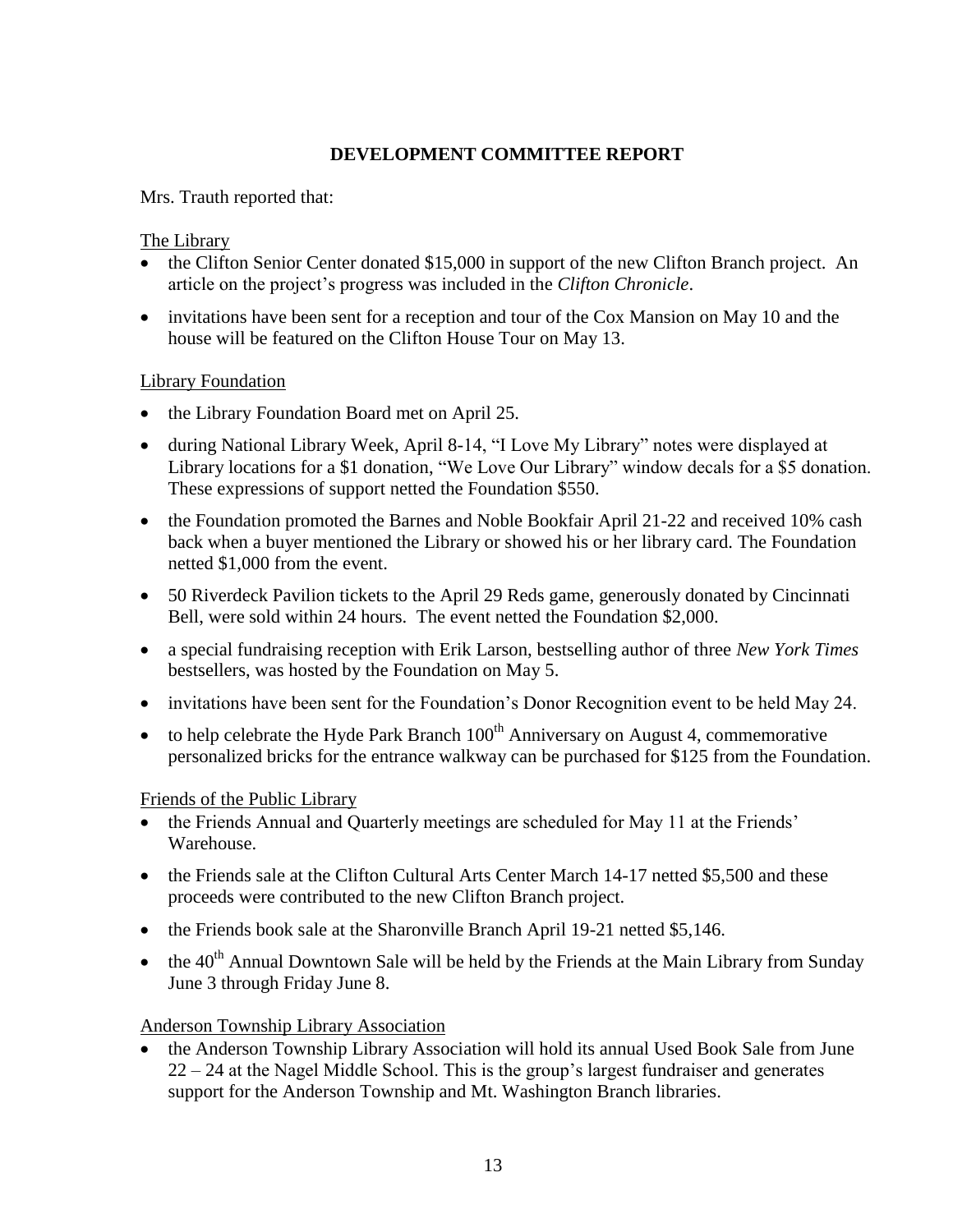the Anderson Township Library Association donated the book, *Andersonville diary, escape, and list of the dead, with name, co., regiment, date of death and no. of grave in cemetery* by John L. Ransom to the Library. The book, published in 1881, will be held in the Genealogy and Local History Department.

The report was received and filed.

### **COMMUNITY AND PUBLIC RELATIONS COMMITTEE REPORT**

### Major Upcoming Programs and Promotions

Mr. Sittenfeld reported on the following programs and promotions:

*39th Annual Summer Reading: Reading Rocks!*

From June 1 – July 31, readers of all ages will be invited to rock and read during Summer Reading 2012. The music theme was chosen to tie-in with the World Choir Games and a variety of community partnerships will provide prizes and programming throughout the summer.

Summer Reading 2012 is sponsored by the Friends of the Public Library, the Library Foundation, the Kersten Fund, the Anderson Township Library Association, the Cincinnati Reds, Gold Star Chili, *The Cincinnati Enquirer*, the Cincinnati Symphony and Pops Orchestras, and the Children's Theatre of Cincinnati.

The promotional plan includes heavy focus on increasing our social media presence through the creation of a Summer Reading tab on the Library's Facebook and purchase of Facebook ads and Google ad words linking to this tab.

*World Choir Games*

From July 4 – July 14 the City of Cincinnati will host the World Choir Games (WCG). Music-themed activities/programs are planned to coincide with the games:

- book launch May 20 for *A City That Sings: Cincinnati's Choral Tradition, 1800-2012*
- *Queen City of Song*, a dynamic exhibit in the Joseph S. Stern, Jr. Cincinnati Room from May 1—September 4
- *What Children Believe International Art Exhibition to Celebrate the World Choir Games,*  an exhibit in the Main Library's Atrium June 14 – September 30
- a Complimentary Library card with Globili sticker (making the copy accessible in 50 different languages) for all 16,000 WCG participants
- flags from each of the 50 competing countries in the Atrium
- QR code tour of *Ten Library Treasures,* available at the Main Library
- several WCG Friendship concerts, hosted by the Library
- WCG merchandise offered by the Friends' Shop
- *Books Alive! For Kids*

In partnership with Learning Through Art, Inc., the Library will present ten Books Alive! programs this summer. Each program includes a book (*What a Wonderful World* by George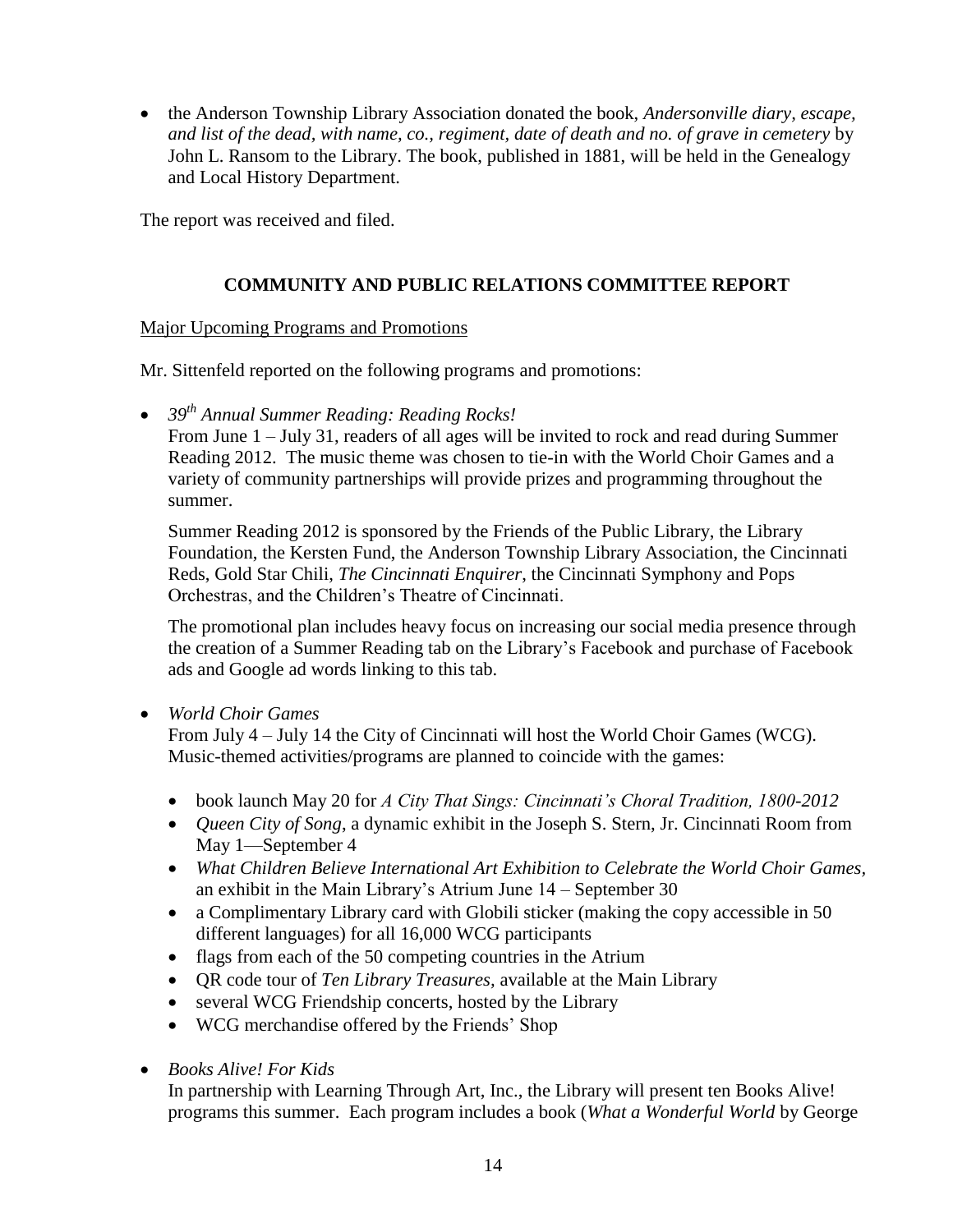Weiss who wrote lyrics for the song made famous by Louis Armstrong), an interactive performance by trumpeter Wesley Barnfield and a related craft.

*Laura Vikmanis Author Visit*

Cincinnati Ben-Gal cheerleader Laura Vikmanis will visit the Main Library's Reading Garden Lounge on May 12 to discuss her new book, *It's Not About the Pom-Poms: How a 40-Year-Old Mom Became the NFL's Oldest Cheerleader – And Found Hope, Joy and Inspiration Along the Way*.

*Karin Slaughter Author Visit*

Thriller author Karin Slaughter will visit the Main Library on July 15. Ms. Slaughter is an advocate for libraries and the founder of the Save The Libraries project.

- *World's Largest Red Card Dance Party*  In support of the goal to register 500,000 library cardholders by the end of 2012, Local 12's Bob Herzog, the Cincinnati Reds, and the Library will team up for the "World's Largest RED Card Dance Party" on Fountain Square May 21.
- *Cosplay*

The TeenSpot is bringing back Cosplay on June 2. Teens are invited to join in a costume contest, gaming, anime, skits, origami, board games and an art booth.

*WINGS Family Literacy Events*

The Library is partnering with Women Investing in the Next Generation (WINGS) on early childhood literacy events, including storytimes, crafts, music and snacks at five branches on June 9.

*Marvel Over Spiderman*

To coincide with summer movie blockbusters, The Amazing Spiderman and Marvels' The Avengers, Spiderman and some of his superhero colleagues will be at the Main Library on June 23.

### Major Initiatives

*Social Media*

The Library's social media channels (Facebook, Twitter, YouTube and Flickr) are being enhanced and refined. The use of page tabs is increasing, new social media channels are being added (a Google+ page and a Pinterest page). The Library is working with locationbased foursquare to encourage check-ins and offer location tips.

*Summer Food Service for Children*

The Library is partnering with the Cincinnati Public Schools and the Freestore Foodbank to host free lunch service for children ages 1 to 18 years of age at approximately half of our locations. This service, a continuation of the school free lunch program, will be offered June 11 through August 10 and will be accompanied by a short educational activity.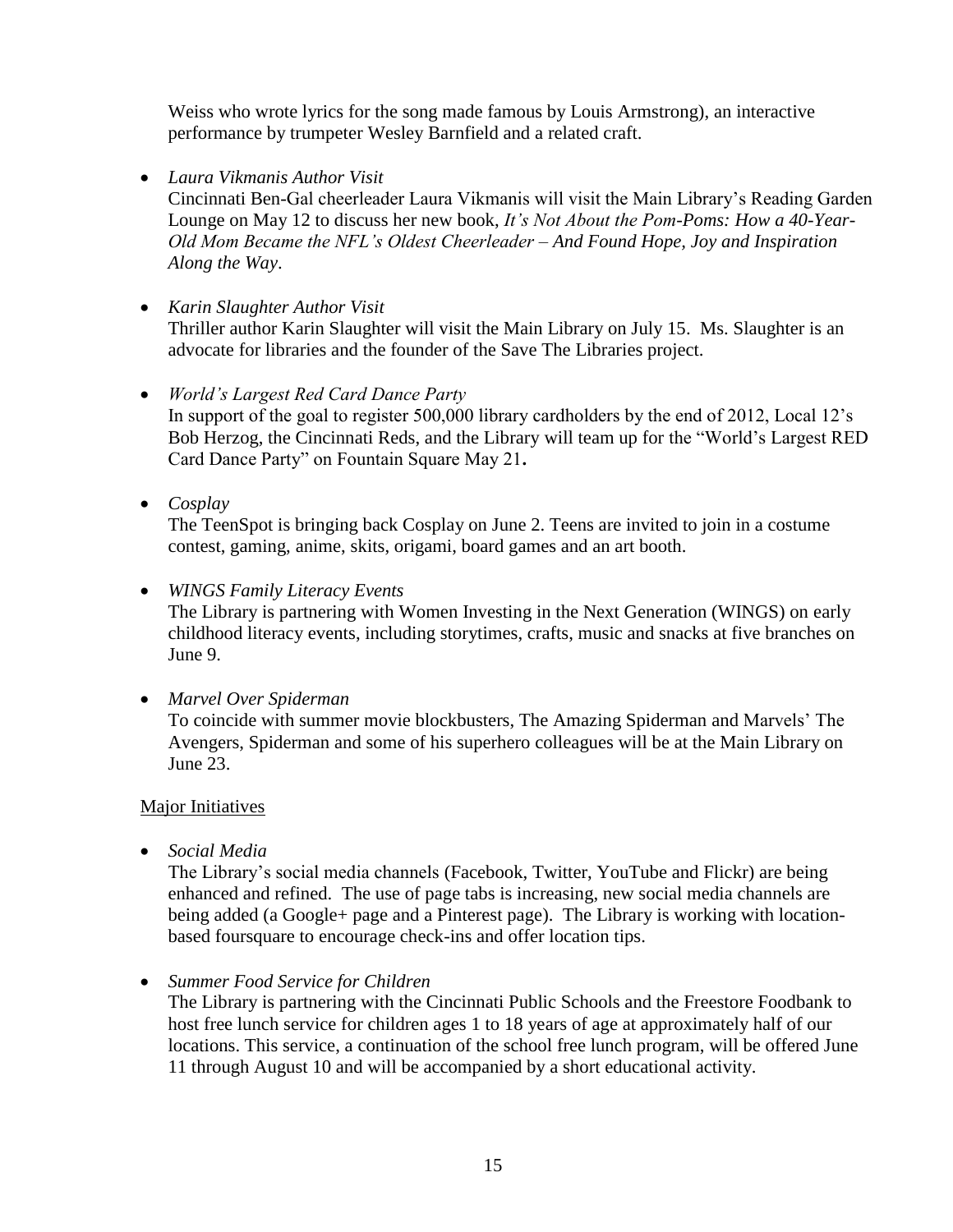*[Spending, Saving, Sharing](http://www.cincinnatilibrary.org/news/2012/spendingsavingsharing.html) for Kids Update*

During the first six months of this two-year series of financial education programs for preschool-aged children and their parents, supported by a PNC Foundation grant, the three library systems participating served 926 children and Children's Librarians have reported a number of positive anecdotal comments.

Exhibits

*Bookworks 13*

The annual Cincinnati Book Arts Society (CBAS) exhibit of regional book artists will be June 12 – September 3 in the Main Library's Atrium.

The report was received and filed.

# **LEGISLATIVE AFFAIRS AND LAW COMMITTEE REPORT**

Mr. Wright reported that:

### Library Omnibus Legislation - SB 321

 the Ohio Library Council's Omnibus Bill, SB 321, introduced in April, will eliminate overlapping public library taxing districts, allow public libraries to carry unencumbered funds forward by a simple majority vote of the library board and increase the competitive bidding threshold for public libraries from \$25,000 to \$50,000.

Mid Budget Review (MBR)

 the Mid Budget Review (MBR) legislation recently introduced by Governor Kasich has been split by the Ohio General Assembly into several individual bills. HB 509 covers all of the Governor's MBR recommendations impacting local governments but the focus of the legislation is county and municipal government with nothing specific to public libraries.

HB 487

 the County Commissioners Association of Ohio (CCAO) has asked that HB 487 include "allowing county commissioners to exercise discretion on levies for health departments and libraries." In recent testimony, the Ohio Library Council's (OLC) Director of Government and Legal Services expressed the importance of library boards having the power to decide whether a library tax levy is placed before voters. It is our understanding that the Bill is not being amended as requested by the CCAO.

### HB 326

• the Ohio House has passed a bill proposing changes to penalties for using public funds in support of levy activities. The Ohio Library Council is working with State Auditor Yost to develop a bulletin that provides clearer guidance on what is and what is not acceptable use of resources in levy campaigns.

### HB 66

• House Bill 66 makes several changes to the Auditor of State's fraud hotline. The law requires the Auditor of State to maintain a system for the reporting of fraud, including misuse of public money by any public official or office. As of the May 4, 2012 effective date, all employees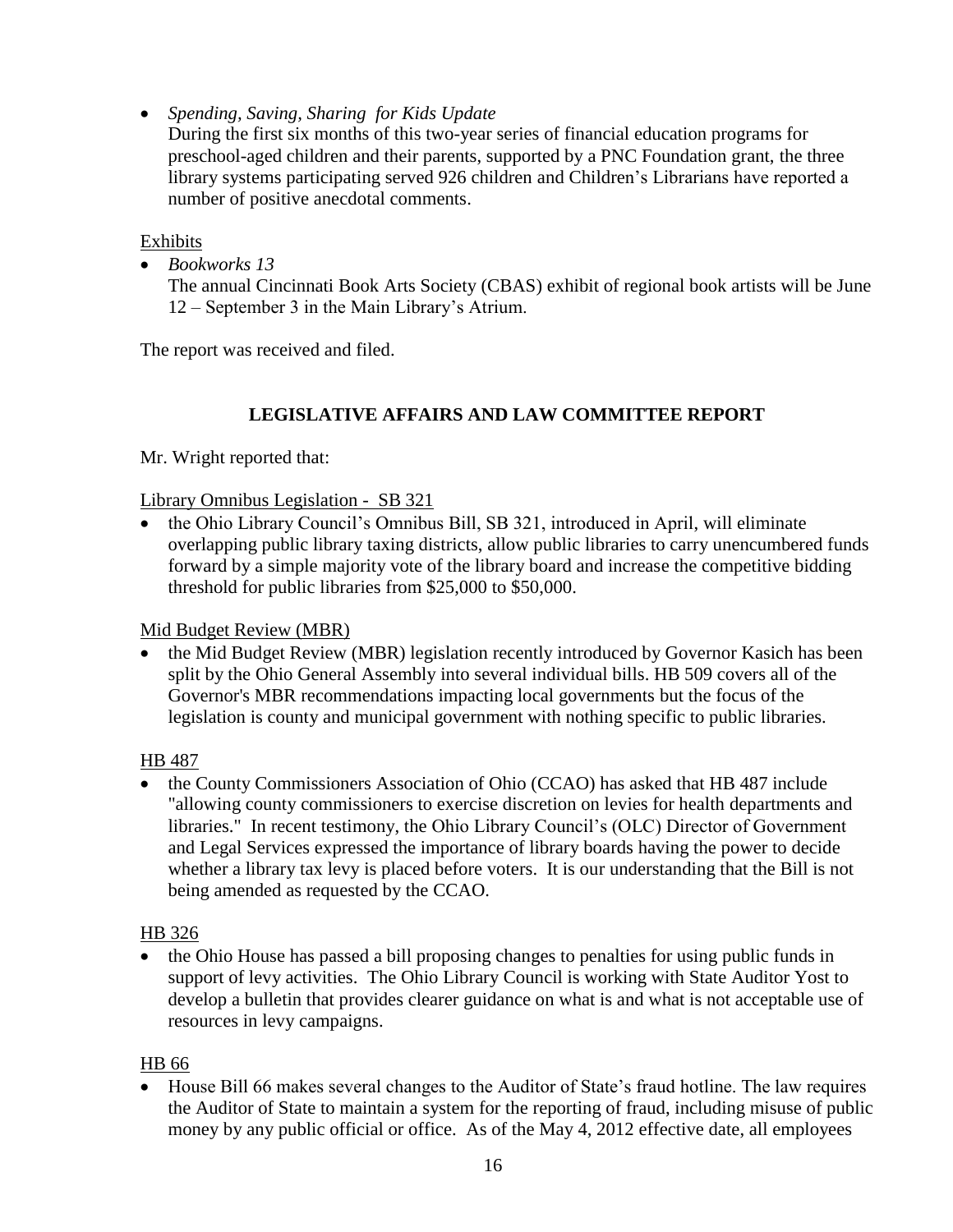including new hires, are required to acknowledge they have been informed of the fraudreporting system.

OLC Legislative Day

• the Ohio Library Council's 2012 Legislative Day was a success. More than 200 library supporters, including Executive Director Kimber Fender and five other representatives from the Library, visited Columbus to meet with legislators and discuss the importance of public libraries.

ALA Legislative Day

• the American Library Association's annual legislative day took place on April 24 in Washington, D.C. Paula Brehm-Heeger met with Ohio's Congressmen and Senators to advocate for federal support for public libraries, including maintaining level funding for the Library Services and Technology Act (LSTA).

OPERS Update

 since 2008, the Ohio General Assembly has discussed a number of significant changes to Ohio's five public retirement systems. These changes are necessary to keep the retirement systems solvent. By law, public library employees are members of the Ohio Public Employees Retirement System (OPERS). The Ohio Senate has indicated that it will look at legislation before the summer legislative break. The Ohio House has indicated that it is not prepared to deal with retirement legislation until actuarial reports are completed in August.

The OPERS Board cannot change retirement benefits including years of service required for retirement, how the final average salary is calculated or other changes under consideration for inclusion in this legislation. The OPERS Board can change or even eliminate the health insurance benefits retirees receive.

The report was received and filed.

# **COMMUNICATIONS**

Ms. Fender presented the following communication:

Letter from Chris Monzel, Hamilton County Commissioner, and referenced article.

The communication was received and filed.

# **CONSENT AGENDA ITEMS**

Mr. Hendon presented the following items for approval:

- Minutes of the regular meeting held March 5, 2012.
- Monthly financial reports for the periods ending March 31 and April 30, 2012.
- Investment report (summary of invested balances) as of March 31 and April 30, 2012.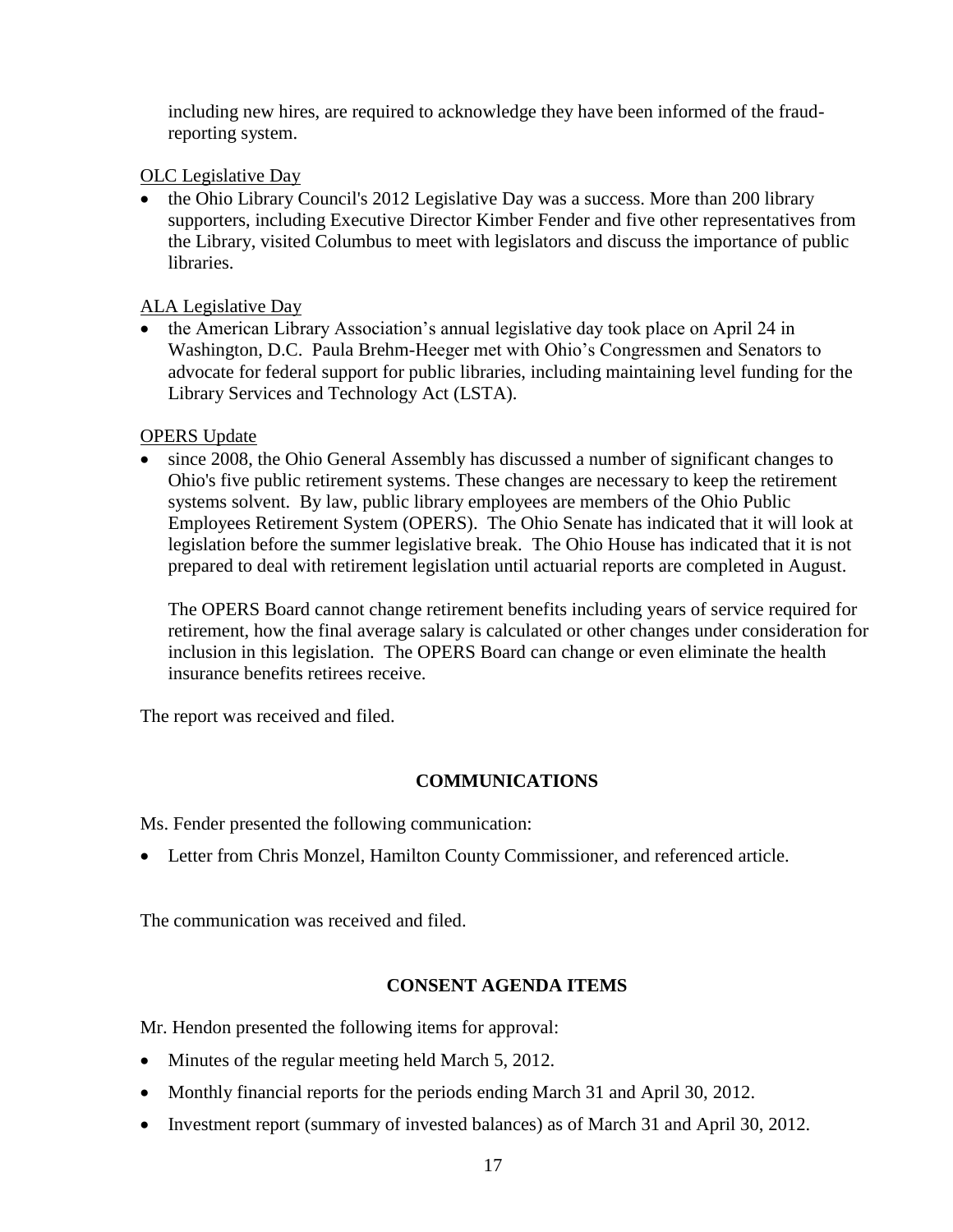|                            | As of 2/29/12   | As of 3/31/12   | As of 4/30/12   |
|----------------------------|-----------------|-----------------|-----------------|
| <b>Operating Account</b>   |                 |                 |                 |
| General Fund               | \$11,307,447.30 | \$8,664,968.29  | \$14,922,411.34 |
| <b>LSTA</b> Grants         | 18,302.35       | 624.35          | 707.57          |
| Insurance/Indemnification  | 230,000.00      | 230,000.00      | 230,000.00      |
| Building & Repair          | 3,665,240.25    | 3,502,132.27    | 3,465,086.77    |
| Special Revenue Funds      | 226,859.46      | 229,668.02      | 212,500.01      |
| Permanent/Trust Funds      | 1,783,252.46    | 1,763,370.91    | 1,738,260.47    |
|                            | \$17,231,101.82 | \$14,390,763.84 | \$20,568,966.16 |
| <b>STAR Ohio</b>           |                 |                 |                 |
| Building & Repair          | \$1,045,534.82  | \$1,045,571.28  | \$1,045,623.50  |
| <b>Managed Investments</b> |                 |                 |                 |
| Permanent/Trust Funds      | \$6,725,591.00  | \$6,725,591.00  | \$6,725,591.00  |
| <b>GRAND TOTAL</b>         | \$25,002,227.64 | \$22,161,926.12 | \$28,340,180.66 |

Personnel change report through April 28, 2012:

| <b>ACTION</b> | <b>AGENCY</b>                 | <b>POSITION TITLE</b>                 | <b>FTE</b> | <b>EMPLOYEE NAME</b>     | <b>EFFECTIVE</b><br><b>DATE</b> |
|---------------|-------------------------------|---------------------------------------|------------|--------------------------|---------------------------------|
| Retirement    | <b>Custodial Services</b>     | Custodian                             | 1.00       | Meyer, David W.          | 03/31/12                        |
| Retirement    | <b>Cataloging Services</b>    | <b>Cataloging Services</b><br>Manager | 1.00       | Miller, Roger M.         | 04/27/12                        |
| Promotion     | <b>Outreach Services</b>      | LSA II                                | 1.00       | Centers, Justin T.       | 04/15/12                        |
| Promotion     | Hyde Park                     | LSA II                                | 1.00       | Colina, Rachel E.        | 03/18/12                        |
| Promotion     | Bond Hill                     | LSA II                                | 1.00       | Daly, Christine          | 04/15/12                        |
| Promotion     | <b>Forest Park</b>            | Children's Librarian II               | 1.00       | Davis, Karen P.          | 04/01/12                        |
| Promotion     | College Hill                  | LSA II                                | 1.00       | Gallagher, Bridgid K.    | 04/15/12                        |
| Promotion     | Wyoming                       | Reference Librarian I                 | 1.00       | Green, James M.          | 03/18/12                        |
| Promotion     | Virtual Information<br>Center | LSA I                                 | 1.00       | Gresham, Amy N.          | 04/15/12                        |
| Promotion     | Anderson                      | <b>LSA III</b>                        | 1.00       | Hennika, Elizabeth A.    | 04/15/12                        |
| Promotion     | <b>Materials Retrieval</b>    | Page                                  | 1.00       | McGowan, Mary K.         | 03/18/12                        |
| Promotion     | <b>Fiscal Office</b>          | Admin. Accounting<br>Clerk            | 0.50       | McMahan, Tara Y.         | 04/01/12                        |
| Promotion     | <b>Forest Park</b>            | LSA II                                | 1.00       | Mukuda, Julie S.         | 04/15/12                        |
| Promotion     | <b>Outreach Services</b>      | <b>LSA III</b>                        | 1.00       | Parker, Ellen E.         | 03/04/12                        |
| Promotion     | <b>Library Services</b>       | Temp. Admin. Asst.                    | 1.00       | Schlicher, Lynne T.      | 03/18/12                        |
| Promotion     | Miami Township                | Children's Librarian I                | 1.00       | Sebastian, Kathy L.      | 04/15/12                        |
| Promotion     | Pleasant Ridge                | Reference Librarian I                 | 0.50       | Ulrich, Amanda R.        | 03/18/12                        |
| Appointment   | Delhi Township                | <b>Student Shelver</b>                | 0.30       | Barrier, Katherine M.    | 03/04/12                        |
| Appointment   | Price Hill                    | Homework Aide                         | 0.30       | Cooper, Eileen S.        | 04/01/12                        |
| Appointment   | Groesbeck                     | <b>Homework Aide</b>                  | 0.30       | Creed, Lori A.           | 03/04/12                        |
| Appointment   | Information & Reference       | <b>Student Shelver</b>                | 0.30       | Dias, Amanda B.          | 03/04/12                        |
| Appointment   | Madeira                       | <b>Student Shelver</b>                | 0.30       | Fink IV., Edward T.      | 03/18/12                        |
| Appointment   | Avondale                      | LSA I                                 | 0.50       | Francesangelo, Ronald M. | 04/15/12                        |
| Appointment   | Human Resources               | <b>HR Generalist</b>                  | 0.70       | Hardin, Kyla D.          | 04/15/12                        |
| Appointment   | Anderson                      | <b>Student Shelver</b>                | 0.30       | Jaskowiak, Caitlynn A.   | 04/15/12                        |
| Appointment   | Corryville                    | Homework Aide                         | 0.30       | Jones, Tammara A.        | 03/18/12                        |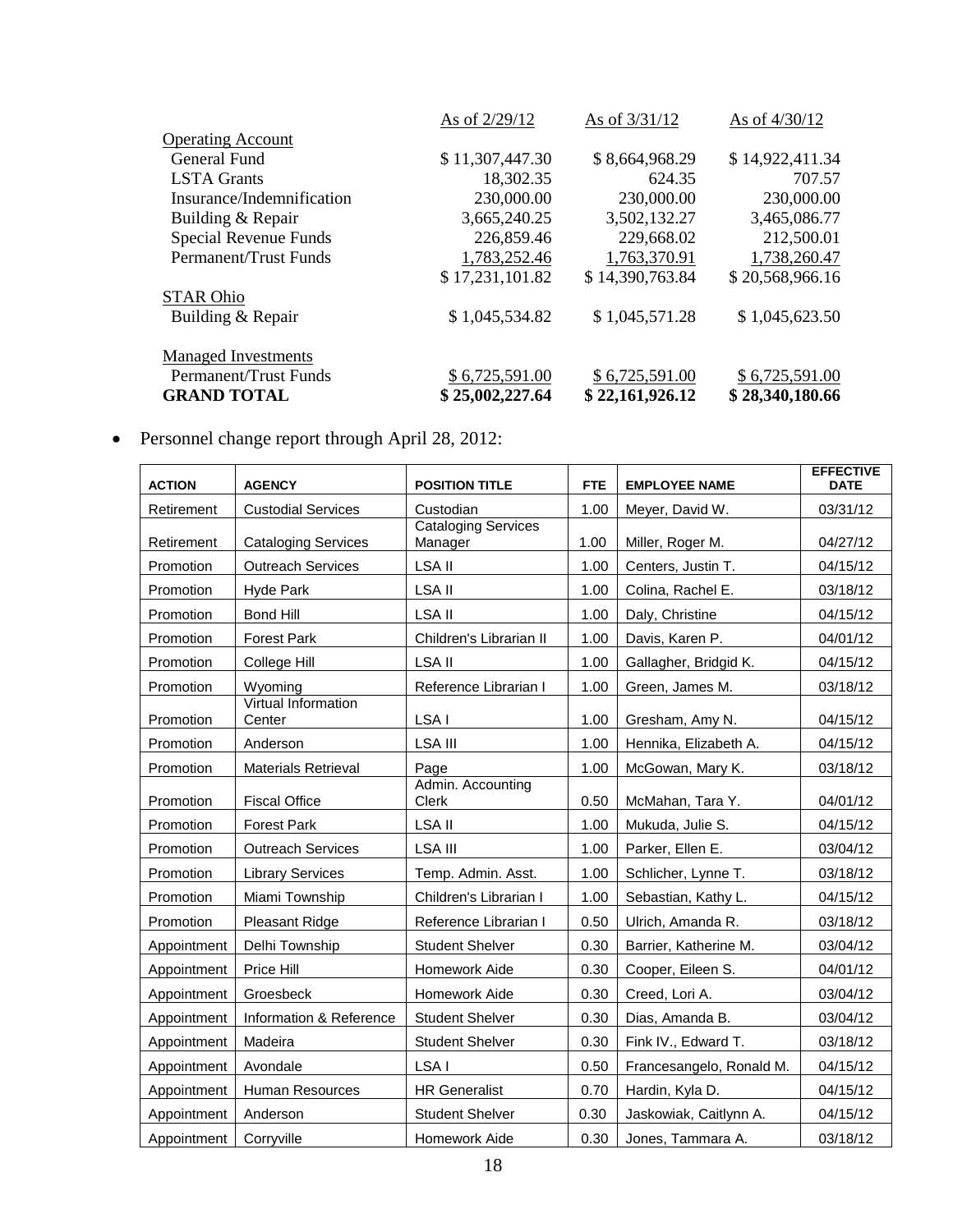| <b>ACTION</b> | <b>AGENCY</b>                                 | <b>POSITION TITLE</b>     | <b>FTE</b> | <b>EMPLOYEE NAME</b>   | <b>EFFECTIVE</b><br><b>DATE</b> |
|---------------|-----------------------------------------------|---------------------------|------------|------------------------|---------------------------------|
| Appointment   | Westwood                                      | LSA I                     | 0.50       | Larkin, Leah N.        | 03/18/12                        |
| Appointment   | Deer Park                                     | LSA I                     | 0.50       | McDermott, Bridget K.  | 03/04/12                        |
| Appointment   | Westwood                                      | Homework Aide             | 0.30       | McNeill, Elaine M.     | 03/04/12                        |
| Appointment   | Groesbeck                                     | LSA I                     | 0.50       | Parker, Stephanie M.   | 04/01/12                        |
| Appointment   | Harrison                                      | LSA I                     | 0.50       | Peak, Kayla R.         | 03/18/12                        |
| Appointment   | Oakley                                        | Homework Aide             | 0.30       | Pearce, Laura E.       | 03/04/12                        |
| Appointment   | College Hill                                  | LSA I                     | 0.50       | Perry, Valerie S.      | 04/01/12                        |
| Appointment   | Madisonville                                  | Homework Aide             | 0.30       | Powell, Rasta F.       | 03/04/12                        |
| Appointment   | Harrison                                      | <b>Student Shelver</b>    | 0.30       | Rose, Sarah J.         | 03/18/12                        |
| Appointment   | Marketing &<br>Programming                    | Social Media Specialist   | 1.00       | Schelle, Michael J.    | 04/01/12                        |
| Appointment   | Anderson                                      | LSA I                     | 0.60       | Smith, Ruth H.         | 03/18/12                        |
| Appointment   | Cheviot                                       | LSA I                     | 0.50       | Smith, Sharon L.       | 03/18/12                        |
| Appointment   | College Hill                                  | LSA I                     | 0.50       | Wilkins, Aaron M.      | 04/01/12                        |
| Appointment   | Covedale                                      | <b>Student Shelver</b>    | 0.30       | Zigelmier, Kourtney K. | 03/04/12                        |
| Change        | Systems Integration<br><b>Services</b>        | <b>ILS Analyst II</b>     | 1.00       | Lazaraton, Laura       | 03/04/12                        |
| Change        | Information & Reference                       | Shelver                   | 0.50       | Mayo, Marc A.          | 04/15/12                        |
| Change        | <b>Systems Integration</b><br><b>Services</b> | Database/Unix Admin.      | 1.00       | Menninger, David J.    | 03/04/12                        |
| Change        | Green Township                                | LSA I                     | 0.50       | Rieder, Rachel H.      | 04/01/12                        |
| Change        | Systems Integration<br>Services               | <b>ILS Analyst III</b>    | 1.00       | Thomas, Christina E.   | 03/04/12                        |
| Change        | Popular Library                               | LSA II                    | 0.50       | Vorobok, Adam D.       | 03/04/12                        |
| Departure     | Marketing &<br>Programming                    | Media Comm.<br>Specialist | 1.00       | Baute, Emily K.        | 04/06/12                        |
| Departure     | Symmes Township                               | <b>Student Shelver</b>    | 0.30       | Geverdt, Abigail J.    | 04/14/12                        |
| Departure     | Information & Reference                       | <b>LSA II</b>             | 0.50       | Johnson, Eric A.       | 03/23/12                        |
| Departure     | Loveland                                      | <b>Student Shelver</b>    | 0.20       | Leuenberger, Brennan   | 02/25/12                        |
| Departure     | North Central                                 | LSA I                     | 1.00       | Kottsy, Steven C.      | 04/10/12                        |
| Departure     | West End                                      | Homework Aide             | 0.30       | Miles, Dawayne A.      | 04/09/12                        |
| Departure     | Wyoming                                       | LSA I                     | 0.50       | Poynter, Jeff L.       | 04/09/12                        |
| Departure     | North Central                                 | LSA I                     | 1.00       | Reeves, Belinda L.     | 03/03/12                        |
| Departure     | Information & Reference                       | ILL Assistant             | 1.00       | Rodenhauser, Ashlee B. | 03/29/12                        |
| Departure     | <b>Circulation Services</b>                   | LSA I                     | 0.50       | Sonnega, Allyse R.     | 03/28/12                        |
| Departure     | Delhi Township                                | <b>Student Shelver</b>    | 0.30       | Themann, Marybeth L.   | 04/14/12                        |
| Departure     | <b>Circulation Services</b>                   | LSA I                     | 0.50       | Yosef, Adam D.         | 04/04/12                        |

- Statistical report for April 2012.
- Top ten circulating titles for April 2012.
- Change orders for the Pleasant Ridge ADA Project, presented for confirmation:
	- \$6,249.19 to Luce Electric for 5 automatic air hand dryers in the restrooms, a dedicated outlet for the refrigerator and additional electric and data for the front desk.